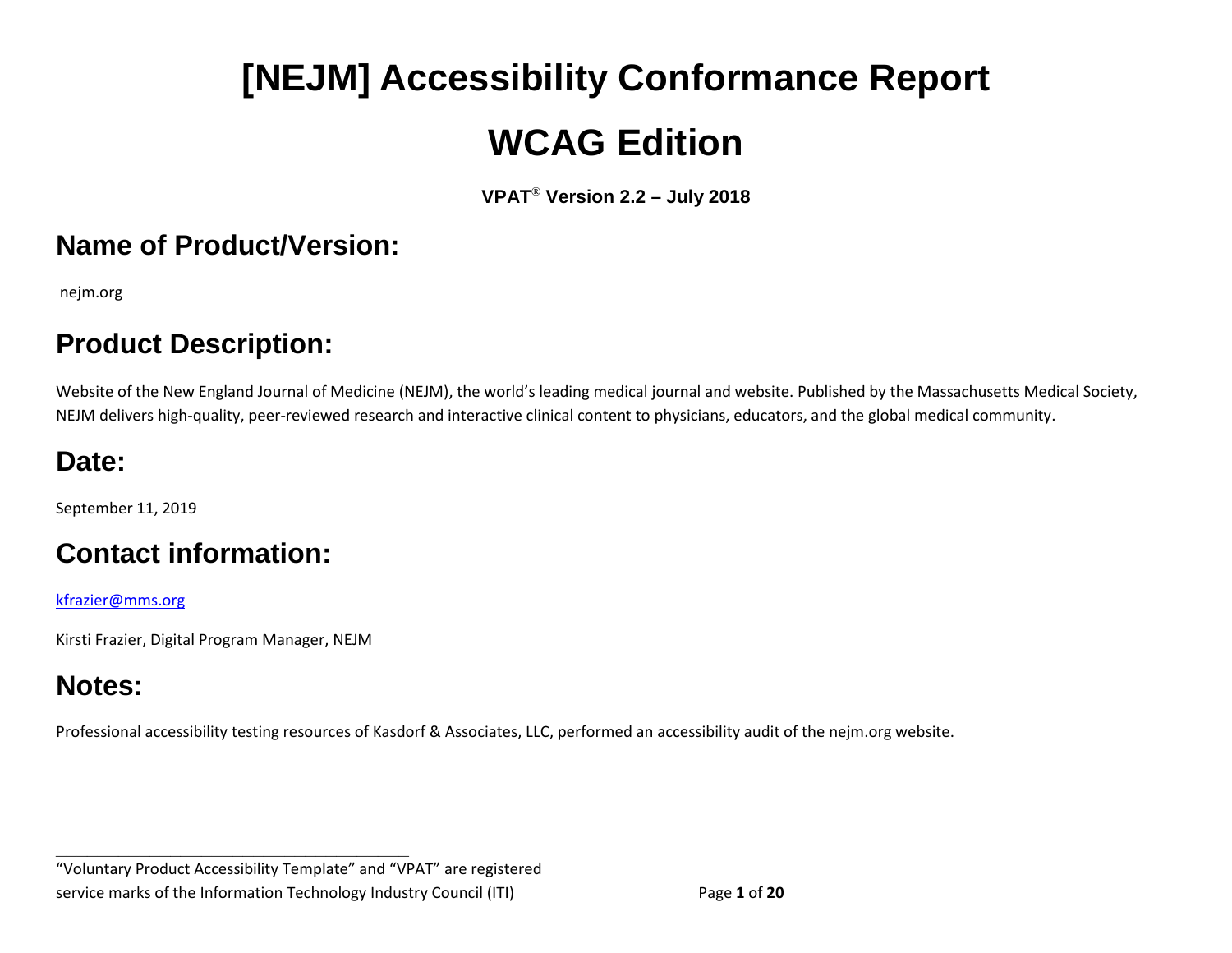#### **Evaluation Methods Used:**

Seven pages of the NEJM website were tested. The Home page, Specialties, Specialties > Cardiology, Multimedia, Multimedia >Health Policy, Current Issue Page and Original Article Page were checked for accessibility. The pages were tested in Google Chrome 70.0 with the JAWS 17 screen reader on the Windows 10 operating system. Accessibility testers performed the audit using automated tools, keyboard-only interaction, and screen readers (JAWS). Accessibility testers performed the test through code inspection and color contrast checkers, keeping WCAG 2.0 guidelines at Level AA in mind.

### **Applicable Standards/Guidelines**

This report covers the degree of conformance for the following accessibility standards/guidelines:

| <b>Standard/Guideline</b>                                                   | Included In Report |
|-----------------------------------------------------------------------------|--------------------|
| Web Content Accessibility Guidelines 2.0, at http://www.w3.org/TR/2008/REC- | Level A: Yes       |
| WCAG20-20081211/                                                            | Level AA: Yes      |
|                                                                             | Level AAA: No      |

#### **Terms**

The terms used in the Conformance Level information are defined as follows:

- **Supports**: The functionality of the product has at least one method that meets the criterion without known defects or meets with equivalent facilitation.
- **Partially Supports**: Some functionality of the product does not meet the criterion.
- **Does Not Support**: The majority of product functionality does not meet the criterion.
- **Not Applicable**: The criterion is not relevant to the product.
- **Not Evaluated**: The product has not been evaluated against the criterion. This can be used only in WCAG 2.0 Level AAA.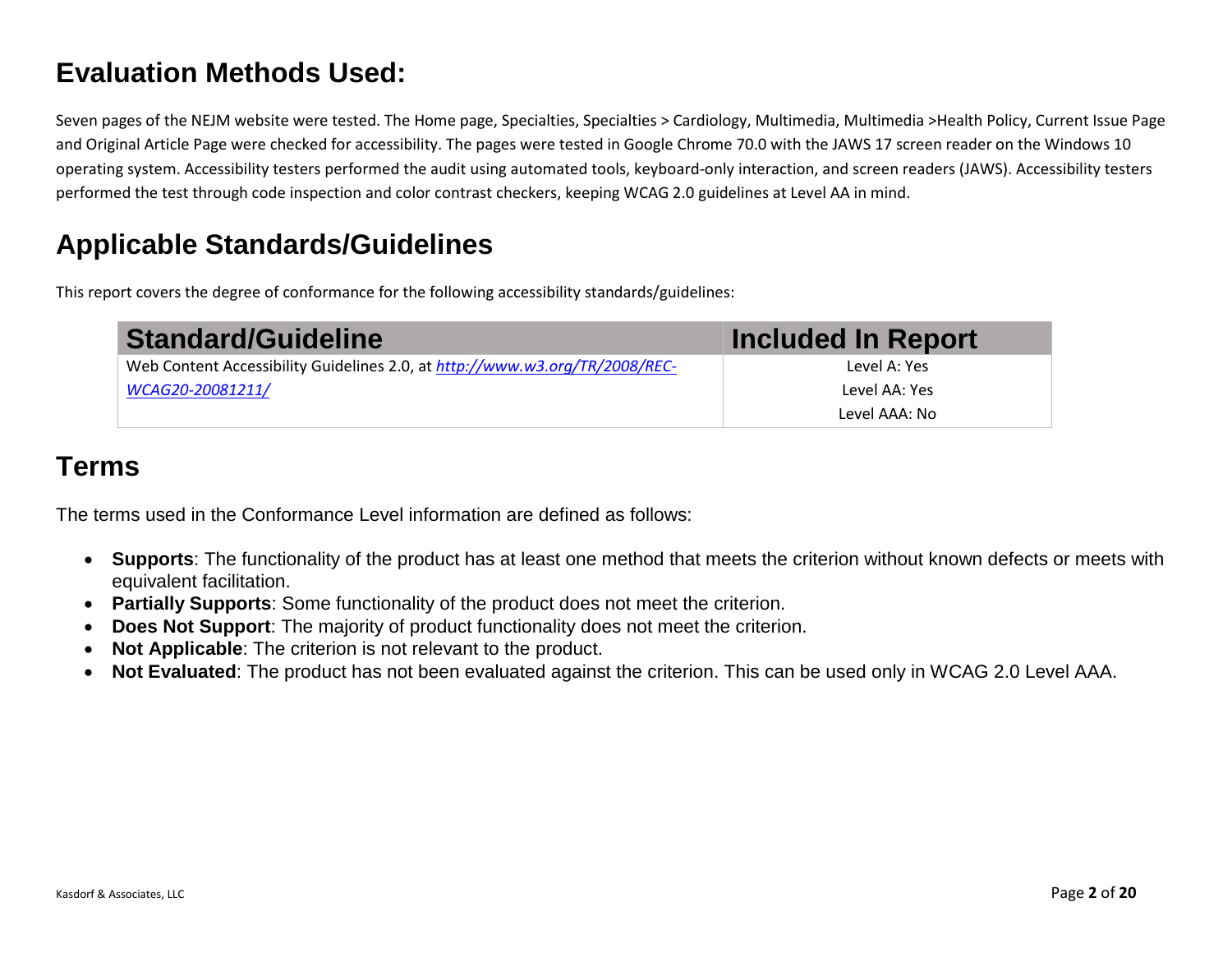### **WCAG 2.0 Report**

Tables 1 and 2 also document conformance with:

- EN 301 549: Chapter 9 Web, Chapter 10 Non-Web documents, Section 11.2.1- Non-Web Software (excluding closed functionality), and Section 11.2.2 - Non-Web Software (closed functionality).
- Revised Section 508: Chapter 5 501.1 Scope, 504.2 Content Creation or Editing, and Chapter 6 602.3 Electronic Support Documentation.

Note: When reporting on conformance with the WCAG 2.0 Success Criteria, they are scoped for full pages, complete processes, and accessibility-supported ways of using technology as documented in the [WCAG 2.0 Conformance Requirements.](https://www.w3.org/TR/WCAG20/#conformance-reqs)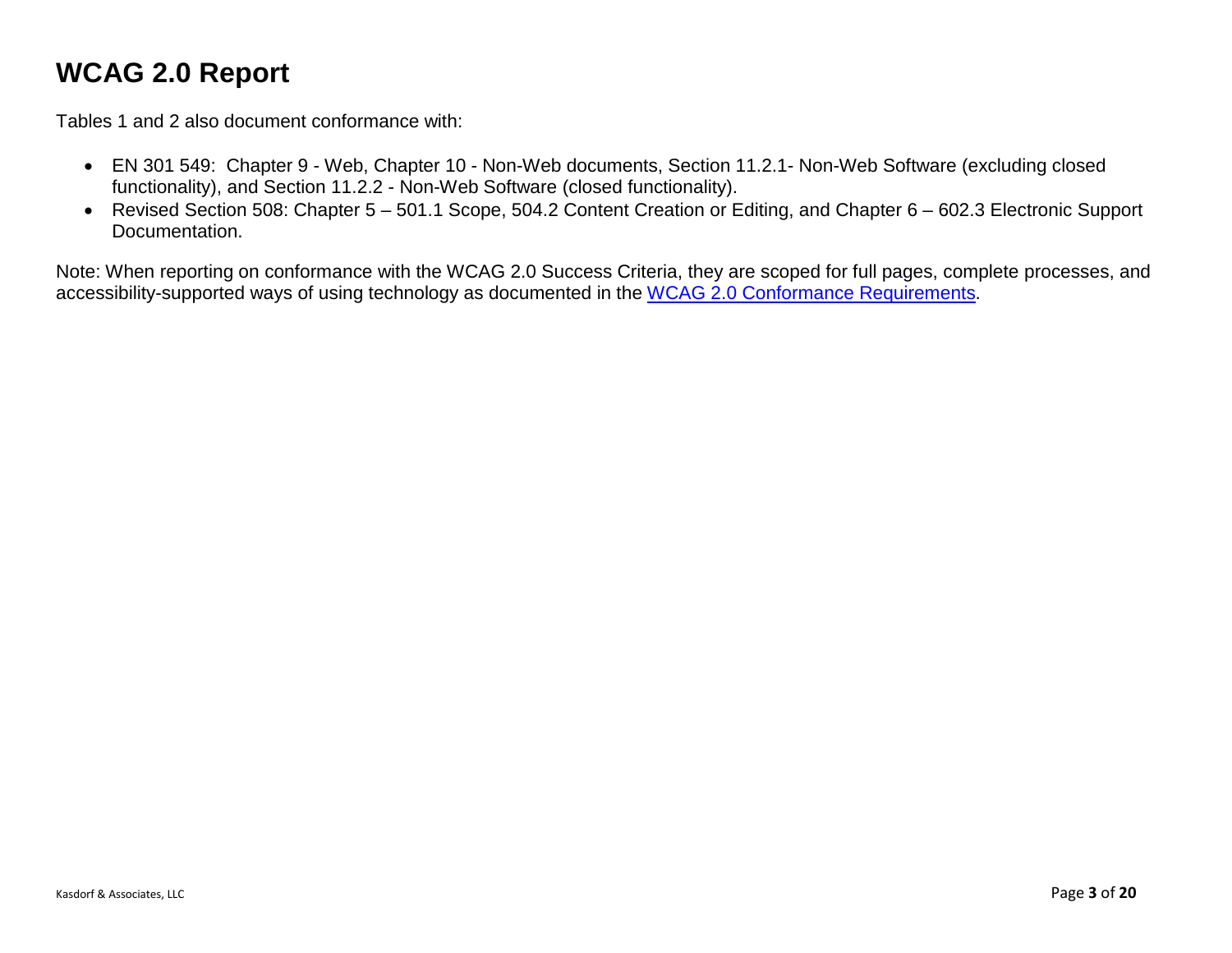#### **Table 1: Success Criteria, Level A**

Notes: Applicable for Home page, Specialties, Specialties > Cardiology, Multimedia, Multimedia > Health Policy, Current Issue Page and Original Article Page.

| <b>Criteria</b>                                                                                                                                                                                                                                                                                                                                                                                                              | <b>Conformance Level</b>       | <b>Remarks and Explanations</b>                                                                                                                                                                                                                                                                                                                                                                                                                                                                                                                                                                                                                                                                                                                                                                                                                                                                                                                                                                                                                                    |
|------------------------------------------------------------------------------------------------------------------------------------------------------------------------------------------------------------------------------------------------------------------------------------------------------------------------------------------------------------------------------------------------------------------------------|--------------------------------|--------------------------------------------------------------------------------------------------------------------------------------------------------------------------------------------------------------------------------------------------------------------------------------------------------------------------------------------------------------------------------------------------------------------------------------------------------------------------------------------------------------------------------------------------------------------------------------------------------------------------------------------------------------------------------------------------------------------------------------------------------------------------------------------------------------------------------------------------------------------------------------------------------------------------------------------------------------------------------------------------------------------------------------------------------------------|
| 1.1.1 Non-text Content (Level A)<br>Also applies to:<br>EN 301 549 Criteria<br>9.2.1 (Web)<br>$\bullet$<br>10.2.1 (non-web document)<br>11.2.1.1 (Software)<br>11.2.2.1 (Closed Functionality Software)<br>11.6.2 (Authoring Tool)<br>$\bullet$<br>12.1.2 (Product Docs)<br>12.2.4 (Support Docs)<br><b>Revised Section 508</b><br>501 (Web)(Software)<br>٠<br>504.2 (Authoring Tool)<br>602.3 (Support Docs)                | <b>Web: Partially Supports</b> | Web:<br>$\bullet$ A few instances of missing alt attribute are found<br>across the tested pages.<br>$\bullet$ Some informative and functional images are defined<br>as CSS background images and lack textual descriptions<br>on Home Page, Specialties > Cardiology, Multimedia,<br>Multimedia > Health Policy and Original Article pages.<br>$\bullet$ Inaccurate alternate text is provided for a few images<br>across the tested pages.<br>• A few instances of "Previous" and "Next" links with no<br>textual descriptions were found across the tested pages.<br>• A few instances of identical and inaccurate alternate<br>text were provided for informative images on Home,<br>Specialties > Cardiology and Multimedia pages.<br>• Inaccurate alternate text "Click here" is provided for<br>image links found across the tested pages.<br>• Inappropriate alternate text "Search within" is<br>provided instead of "Search within Cardiology" image<br>button was found on Specialties > Cardiology,<br>Multimedia and Multimedia > Health Policy pages. |
| 1.2.1 Audio-only and Video-only (Prerecorded) (Level A)<br>Also applies to:<br>EN 301 549 Criteria<br>9.2.2 (Web)<br>$\bullet$<br>10.2.2 (non-web document)<br>11.2.1.2 (Software)<br>11.2.2.2.1 and 11.2.2.2.2 (Closed Software)<br>٠<br>11.6.2 (Authoring Tool)<br>12.1.2 (Product Docs)<br>12.2.4 (Support Docs)<br><b>Revised Section 508</b><br>501 (Web)(Software)<br>$\bullet$<br>504.2 (Authoring Tool)<br>$\bullet$ | Web: Not Applicable            | Web: Audio-only and Video-only content is not present<br>on the pages tested.                                                                                                                                                                                                                                                                                                                                                                                                                                                                                                                                                                                                                                                                                                                                                                                                                                                                                                                                                                                      |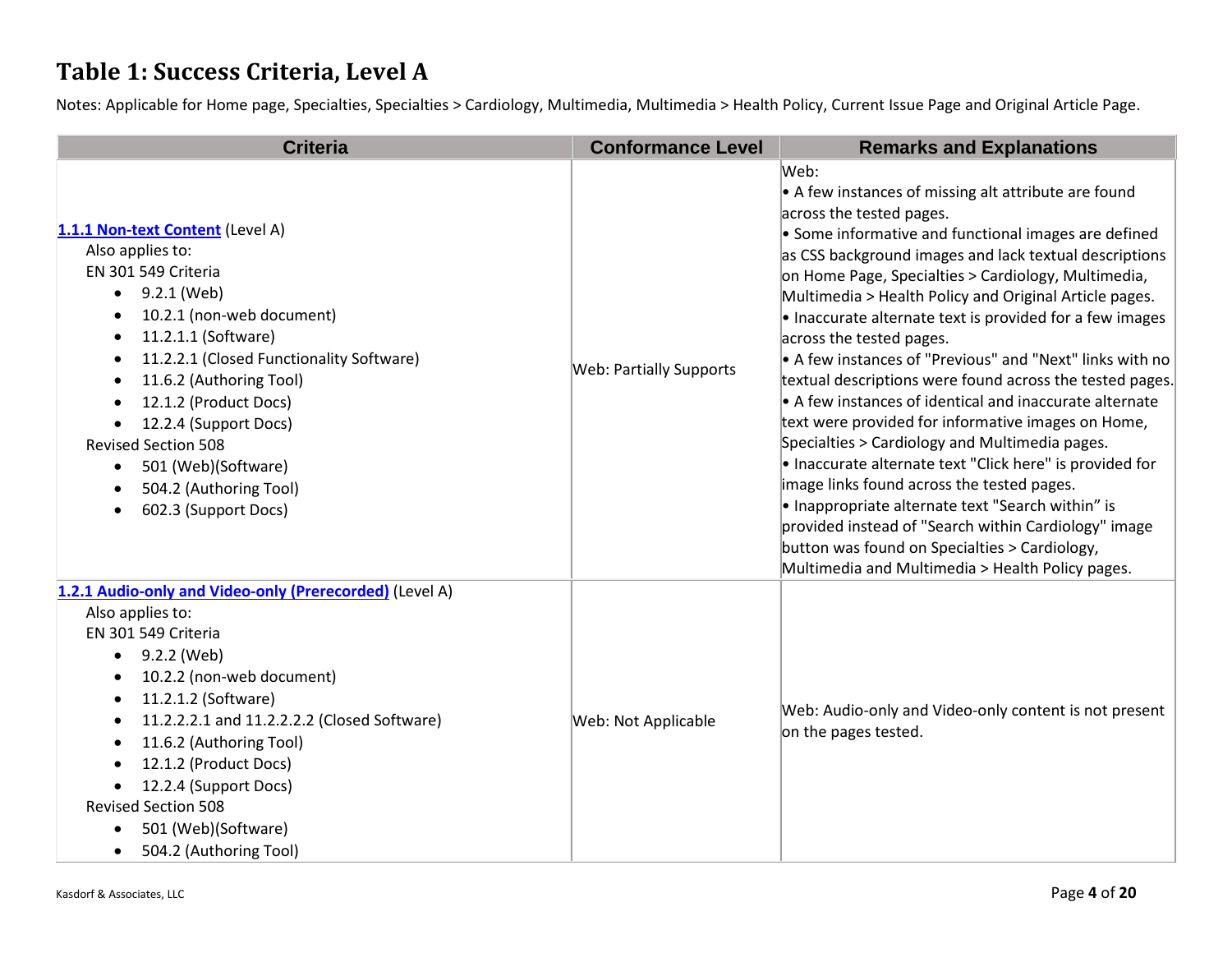| <b>Criteria</b>                                                                                                                                                                                                                                                                                                                                                                                                   | <b>Conformance Level</b>       | <b>Remarks and Explanations</b>                                                                                                                                                                                                   |
|-------------------------------------------------------------------------------------------------------------------------------------------------------------------------------------------------------------------------------------------------------------------------------------------------------------------------------------------------------------------------------------------------------------------|--------------------------------|-----------------------------------------------------------------------------------------------------------------------------------------------------------------------------------------------------------------------------------|
| • 602.3 (Support Docs)                                                                                                                                                                                                                                                                                                                                                                                            |                                |                                                                                                                                                                                                                                   |
| 1.2.2 Captions (Prerecorded) (Level A)<br>Also applies to:<br>EN 301 549 Criteria<br>9.2.3 (Web)<br>10.2.3 (non-web document)<br>11.2.1.3 (Software)<br>11.2.2.3 (Closed Software) - Does not apply<br>11.6.2 (Authoring Tool)<br>12.1.2 (Product Docs)<br>12.2.4 (Support Docs)<br><b>Revised Section 508</b><br>501 (Web)(Software)<br>$\bullet$<br>504.2 (Authoring Tool)<br>602.3 (Support Docs)              | Web: Not Applicable            | Web: Prerecorded multimedia content is not present on<br>the pages tested.                                                                                                                                                        |
| 1.2.3 Audio Description or Media Alternative (Prerecorded) (Level A)<br>Also applies to:<br>EN 301 549 Criteria<br>9.2.4 (Web)<br>10.2.4 (non-web document)<br>11.2.1.4 (Software)<br>11.2.2.4 (Closed Software)<br>11.6.2 (Authoring Tool)<br>12.1.2 (Product Docs)<br>12.2.4 (Support Docs)<br><b>Revised Section 508</b><br>501 (Web)(Software)<br>$\bullet$<br>504.2 (Authoring Tool)<br>602.3 (Support Docs) | Web: Not Applicable            | Web: Prerecorded multimedia content is not present on<br>the pages tested.                                                                                                                                                        |
| 1.3.1 Info and Relationships (Level A)<br>Also applies to:<br>EN 301 549 Criteria<br>9.2.7 (Web)<br>10.2.7 (non-web document)<br>11.2.1.7 (Software)<br>11.2.2.7 (Closed Software) - Does not apply                                                                                                                                                                                                               | <b>Web: Partially Supports</b> | Web:<br>• Some instances of headings not defined are found on<br>Home, Multimedia > Health Policy, Original Article<br>pages.<br>• An instance of radio buttons not being grouped<br>programmatically are found on the Home page. |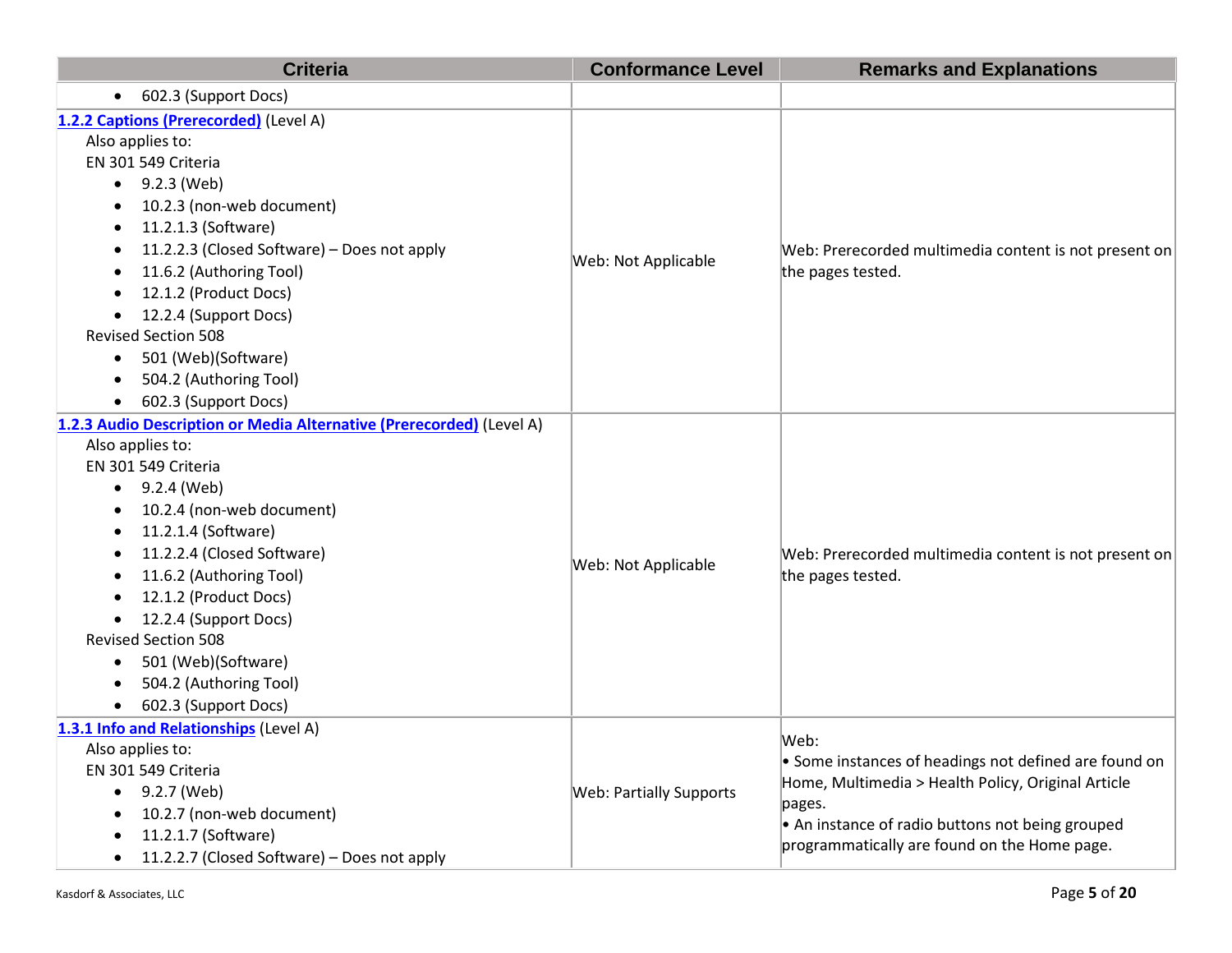| <b>Criteria</b>                                                                                                                                                                                                                                                                                                                                                                      | <b>Conformance Level</b>       | <b>Remarks and Explanations</b>                                                                                                                                                                                                                                                                                                                                                                                                                                                                                         |
|--------------------------------------------------------------------------------------------------------------------------------------------------------------------------------------------------------------------------------------------------------------------------------------------------------------------------------------------------------------------------------------|--------------------------------|-------------------------------------------------------------------------------------------------------------------------------------------------------------------------------------------------------------------------------------------------------------------------------------------------------------------------------------------------------------------------------------------------------------------------------------------------------------------------------------------------------------------------|
| 11.6.2 (Authoring Tool)<br>$\bullet$<br>12.1.2 (Product Docs)<br>12.2.4 (Support Docs)<br><b>Revised Section 508</b><br>501 (Web)(Software)<br>$\bullet$<br>504.2 (Authoring Tool)<br>602.3 (Support Docs)                                                                                                                                                                           |                                | $\bullet$ A few instances of related items not grouped using list<br>mark-up are found on Home, Specialties > Cardiology,<br>Multimedia and Original Article pages.<br>• A few instances of missing labels for form controls are<br>found on Specialties > Cardiology, Multimedia and<br>Multimedia > Health Policy, etc. pages.<br>• An instance of missing explicit association between<br>input fields and their labels is found on Specialties ><br>Cardiology, Multimedia and Multimedia > Health Policy<br>pages. |
| 1.3.2 Meaningful Sequence (Level A)                                                                                                                                                                                                                                                                                                                                                  |                                |                                                                                                                                                                                                                                                                                                                                                                                                                                                                                                                         |
| Also applies to:<br>EN 301 549 Criteria<br>9.2.8 (Web)<br>$\bullet$<br>10.2.8 (non-web document)<br>11.2.1.8 (Software)<br>11.2.2.8 (Closed Software) - Does not apply<br>11.6.2 (Authoring Tool)<br>12.1.2 (Product Docs)<br>12.2.4 (Support Docs)<br>$\bullet$<br><b>Revised Section 508</b><br>501 (Web)(Software)<br>$\bullet$<br>504.2 (Authoring Tool)<br>602.3 (Support Docs) | <b>Web: Partially Supports</b> | Web:<br>• An instance of illogical reading order is found for the<br>content of the "NEJM Groups" link on most of the<br>tested pages.                                                                                                                                                                                                                                                                                                                                                                                  |
| 1.3.3 Sensory Characteristics (Level A)<br>Also applies to:<br>EN 301 549 Criteria<br>9.2.9 (Web)<br>10.2.9 (non-web document)<br>11.2.1.9 (Software)<br>11.2.2.9 (Closed Software) - Does not apply<br>٠<br>11.6.2 (Authoring Tool)<br>12.1.2 (Product Docs)<br>12.2.4 (Support Docs)<br><b>Revised Section 508</b><br>501 (Web)(Software)<br>504.2 (Authoring Tool)                | Web: Supports                  |                                                                                                                                                                                                                                                                                                                                                                                                                                                                                                                         |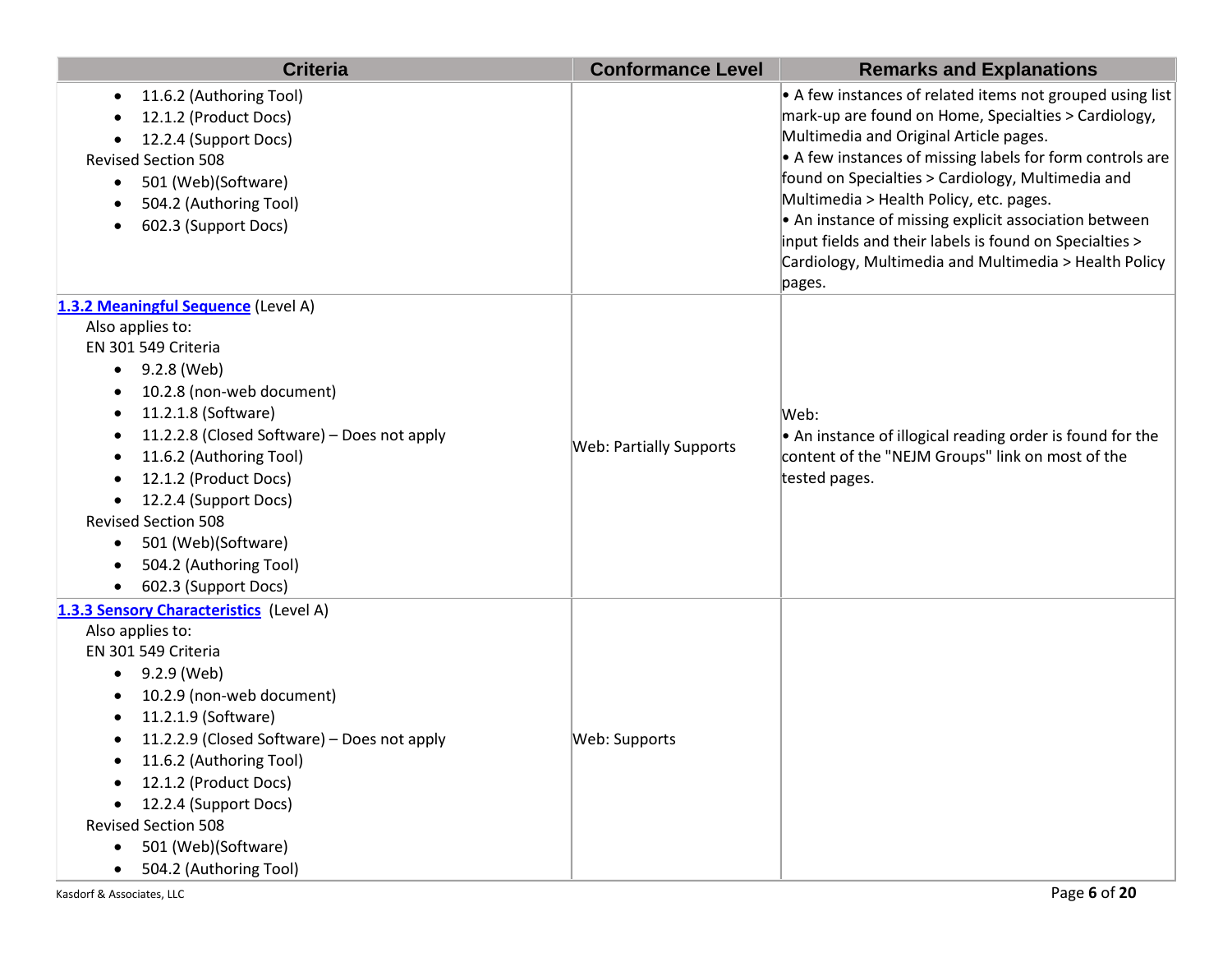| <b>Criteria</b>                                                                                                                                                                                                                                                                                                                                                                                                                                     | <b>Conformance Level</b>       | <b>Remarks and Explanations</b>                                                                                                                                                                                                                                                                                                                                                              |
|-----------------------------------------------------------------------------------------------------------------------------------------------------------------------------------------------------------------------------------------------------------------------------------------------------------------------------------------------------------------------------------------------------------------------------------------------------|--------------------------------|----------------------------------------------------------------------------------------------------------------------------------------------------------------------------------------------------------------------------------------------------------------------------------------------------------------------------------------------------------------------------------------------|
| 602.3 (Support Docs)<br>$\bullet$                                                                                                                                                                                                                                                                                                                                                                                                                   |                                |                                                                                                                                                                                                                                                                                                                                                                                              |
| 1.4.1 Use of Color (Level A)<br>Also applies to:<br>EN 301 549 Criteria<br>$\bullet$ 9.2.10 (Web)<br>10.2.10 (non-web document)<br>11.2.1.10 (Software)<br>11.2.2.10 (Closed Software) - Does not apply<br>11.6.2 (Authoring Tool)<br>12.1.2 (Product Docs)<br>12.2.4 (Support Docs)<br>$\bullet$<br><b>Revised Section 508</b><br>501 (Web)(Software)<br>$\bullet$<br>504.2 (Authoring Tool)<br>602.3 (Support Docs)                               | Web: Does Not Support          | Web:<br>• A few instances of contextual links that are<br>distinguished using color alone are found across all the<br>tested pages.<br>. Color is used to identify error for the search field was<br>found across all the tested pages.<br>· On Original Article, Multimedia, Specialties ><br>Cardiology and Home pages color is used as the sole<br>means to convey important information. |
| 1.4.2 Audio Control (Level A)<br>Also applies to:<br>EN 301 549 Criteria<br>9.2.11 (Web)<br>$\bullet$<br>10.2.11 (non-web document)<br>11.2.1.11 (Software)<br>11.2.2.11 (Closed Software) - Does not apply<br>11.6.2 (Authoring Tool)<br>12.1.2 (Product Docs)<br>12.2.4 (Support Docs)<br>$\bullet$<br><b>Revised Section 508</b><br>501 (Web)(Software)<br>$\bullet$<br>504.2 (Authoring Tool)<br>$\bullet$<br>602.3 (Support Docs)<br>$\bullet$ | Web: Not Applicable            | Web: Audio content that plays automatically is not<br>present on the pages tested.                                                                                                                                                                                                                                                                                                           |
| 2.1.1 Keyboard (Level A)<br>Also applies to:<br>EN 301 549 Criteria<br>9.2.15 (Web)<br>$\bullet$<br>10.2.15 (non-web document)<br>11.2.1.15 (Software)<br>11.2.2.15 (Closed Software)<br>$\bullet$                                                                                                                                                                                                                                                  | <b>Web: Partially Supports</b> | Web:<br>• A few instances of tooltip content not available for<br>keyboard-only users were found across the tested<br>pages.<br>• A few instances of missing keyboard support for image<br>links such as "Comments," "Interview," etc. were found                                                                                                                                            |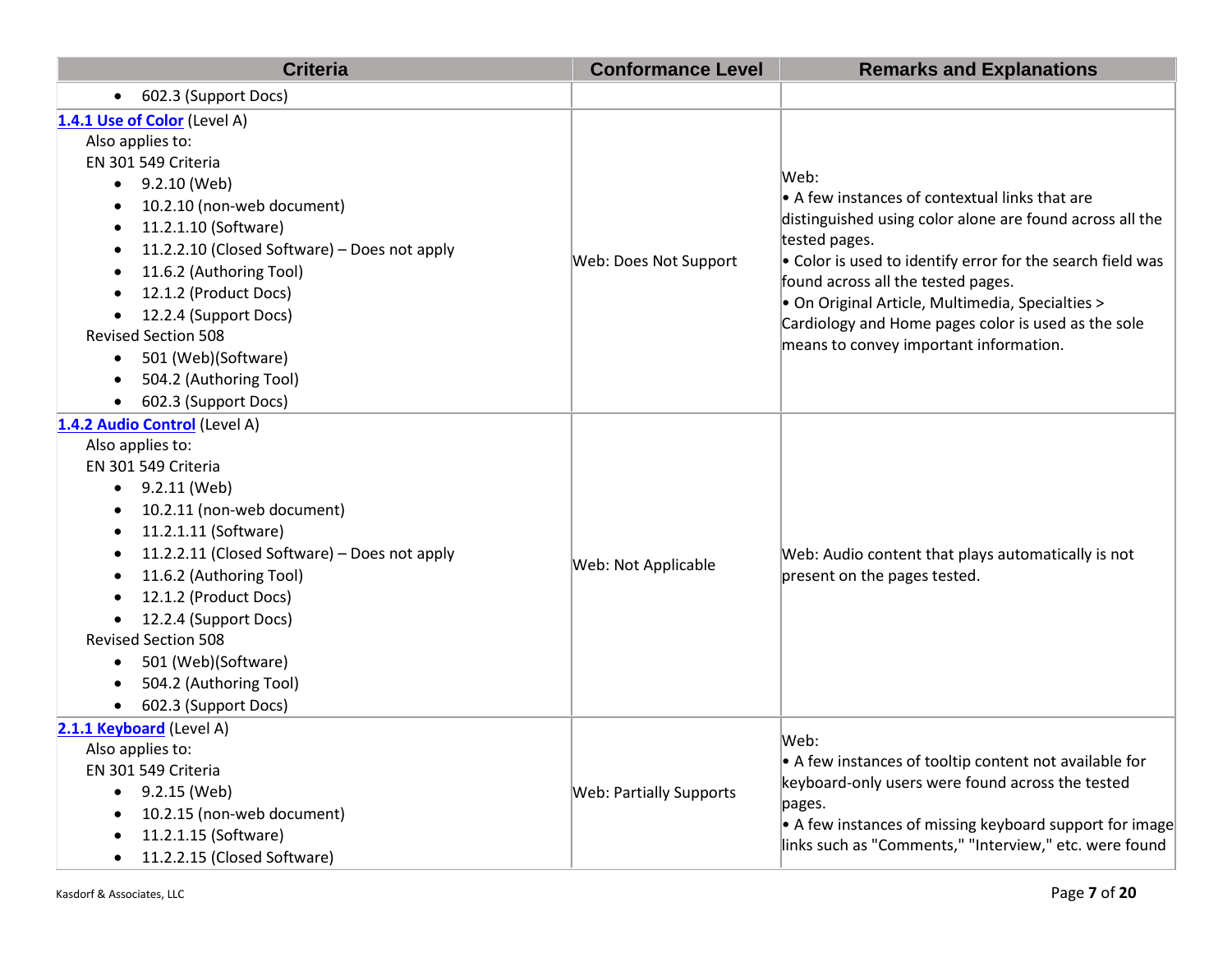| <b>Criteria</b>                                                                                                                                                                                                                                                                                                                                                                                                                                                                                              | <b>Conformance Level</b>       | <b>Remarks and Explanations</b>                                                                                                                                                                                                                                                                                                     |
|--------------------------------------------------------------------------------------------------------------------------------------------------------------------------------------------------------------------------------------------------------------------------------------------------------------------------------------------------------------------------------------------------------------------------------------------------------------------------------------------------------------|--------------------------------|-------------------------------------------------------------------------------------------------------------------------------------------------------------------------------------------------------------------------------------------------------------------------------------------------------------------------------------|
| 11.6.2 (Authoring Tool)<br>$\bullet$<br>12.1.2 (Product Docs)<br>12.2.4 (Support Docs)<br>$\bullet$<br><b>Revised Section 508</b><br>501 (Web)(Software)<br>$\bullet$<br>504.2 (Authoring Tool)<br>602.3 (Support Docs)                                                                                                                                                                                                                                                                                      |                                | on Home, Specialties > Cardiology and Multimedia<br>pages.<br>$\bullet$ A few instances of missing keyboard support for<br>buttons are found on Multimedia, Specialties ><br>Cardiology, Multimedia > Health Policy and Original<br>Article pages.<br>• An instance of inaccessible lightbox was found on<br>Original Article page. |
| 2.1.2 No Keyboard Trap (Level A)<br>Also applies to:<br>EN 301 549 Criteria<br>$\bullet$ 9.2.16 (Web)<br>10.2.16 (non-web document)<br>٠<br>11.2.1.16 (Software)<br>$\bullet$<br>11.2.2.16 (Closed Software) - Does not apply<br>$\bullet$<br>11.6.2 (Authoring Tool)<br>$\bullet$<br>12.1.2 (Product Docs)<br>$\bullet$<br>12.2.4 (Support Docs)<br>$\bullet$<br><b>Revised Section 508</b><br>501 (Web)(Software)<br>$\bullet$<br>504.2 (Authoring Tool)<br>$\bullet$<br>602.3 (Support Docs)<br>$\bullet$ | <b>Web: Partially Supports</b> | Web:<br>• Keyboard focus gets trapped in "Search" input fields<br>while user navigates through the interactive elements<br>on Original Article page.                                                                                                                                                                                |
| 2.2.1 Timing Adjustable (Level A)<br>Also applies to:<br>EN 301 549 Criteria<br>$\bullet$ 9.2.17 (Web)<br>10.2.17 (non-web document)<br>11.2.1.17 (Software)<br>٠<br>11.2.2.17 (Closed Software) - Does not apply<br>٠<br>11.6.2 (Authoring Tool)<br>12.1.2 (Product Docs)<br>12.2.4 (Support Docs)<br>$\bullet$<br><b>Revised Section 508</b><br>501 (Web)(Software)<br>$\bullet$<br>504.2 (Authoring Tool)<br>602.3 (Support Docs)                                                                         | Web: Not Applicable            | Web:<br>• On all the tested pages, time dependent content is not<br>available.                                                                                                                                                                                                                                                      |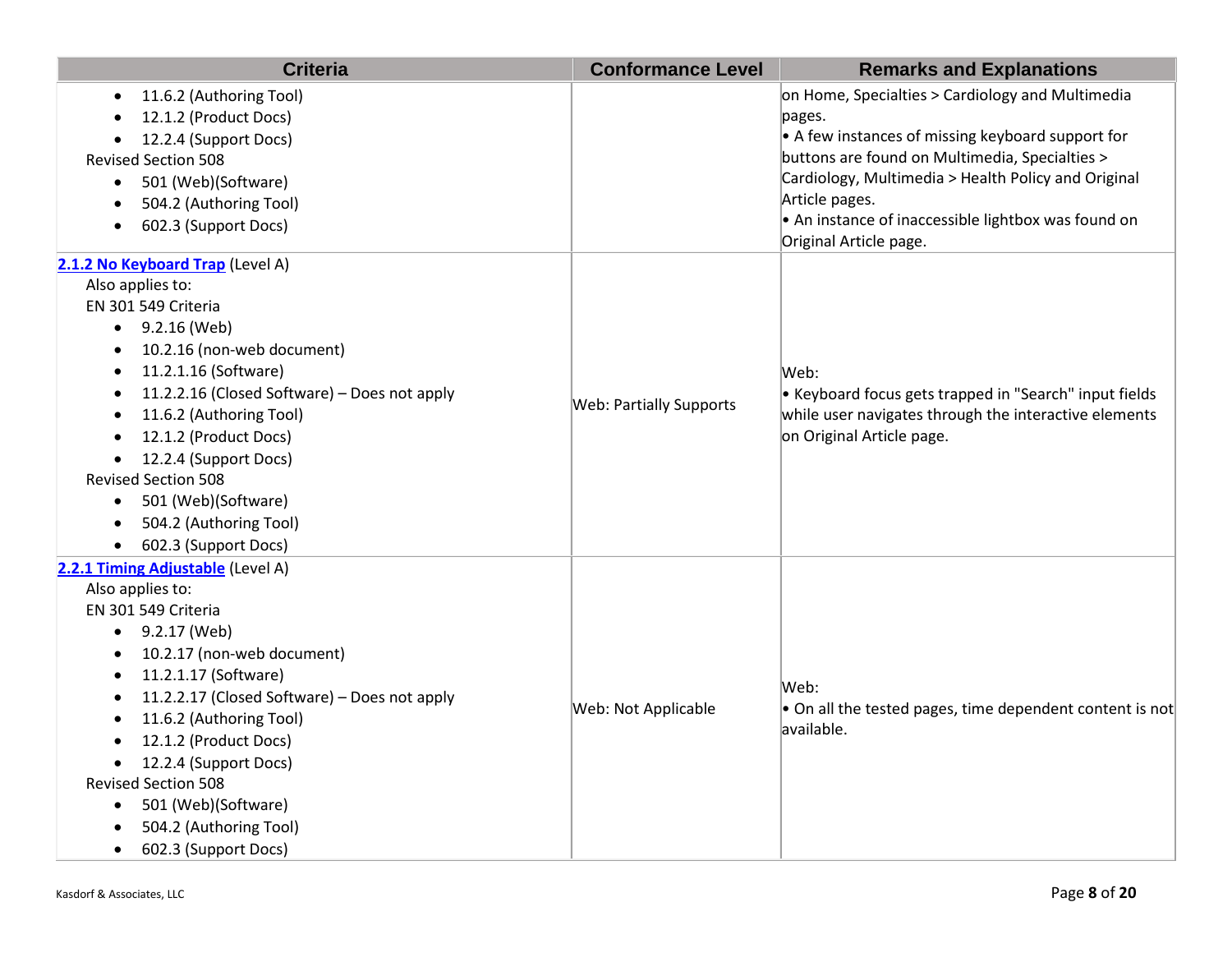| <b>Criteria</b>                                                                                                                                                                                                                                                                                                                                                                                                                                                                               | <b>Conformance Level</b>       | <b>Remarks and Explanations</b>                                                                                                  |
|-----------------------------------------------------------------------------------------------------------------------------------------------------------------------------------------------------------------------------------------------------------------------------------------------------------------------------------------------------------------------------------------------------------------------------------------------------------------------------------------------|--------------------------------|----------------------------------------------------------------------------------------------------------------------------------|
| 2.2.2 Pause, Stop, Hide (Level A)<br>Also applies to:<br>EN 301 549 Criteria<br>$\bullet$ 9.2.18 (Web)<br>10.2.18 (non-web document)<br>$\bullet$<br>11.2.1.18 (Software)<br>$\bullet$<br>11.2.2.18 (Closed Software) - Does not apply<br>$\bullet$<br>11.6.2 (Authoring Tool)<br>$\bullet$<br>12.1.2 (Product Docs)<br>$\bullet$                                                                                                                                                             | <b>Web: Partially Supports</b> | Web:<br>• An instance of moving content with no means to<br>pause or stop the movement is found on the Original<br>Article page. |
| 12.2.4 (Support Docs)<br>$\bullet$<br><b>Revised Section 508</b><br>501 (Web)(Software)<br>$\bullet$<br>504.2 (Authoring Tool)<br>$\bullet$<br>602.3 (Support Docs)<br>$\bullet$                                                                                                                                                                                                                                                                                                              |                                |                                                                                                                                  |
| 2.3.1 Three Flashes or Below Threshold (Level A)<br>Also applies to:<br>EN 301 549 Criteria<br>$\bullet$ 9.2.19 (Web)<br>10.2.19 (non-web document)<br>$\bullet$<br>11.2.1.19 (Software)<br>$\bullet$<br>11.2.2.19 (Closed Software) - Does not apply<br>$\bullet$<br>11.6.2 (Authoring Tool)<br>$\bullet$<br>12.1.2 (Product Docs)<br>12.2.4 (Support Docs)<br><b>Revised Section 508</b><br>501 (Web)(Software)<br>$\bullet$<br>504.2 (Authoring Tool)<br>$\bullet$<br>602.3 (Support Docs) | Web: Not Applicable            | Web:<br>• On all the tested pages, flickering and flashing content<br>is not available.                                          |
| 2.4.1 Bypass Blocks (Level A)<br>Also applies to:<br>EN 301 549 Criteria<br>9.2.20 (Web)<br>$\bullet$<br>10.2.20 (non-web document) - Does not apply<br>$\bullet$<br>11.2.1.20 (Software) - Does not apply<br>$\bullet$<br>11.2.2.20 (Closed Software) - Does not apply<br>11.6.2 (Authoring Tool)                                                                                                                                                                                            | Web: Supports                  |                                                                                                                                  |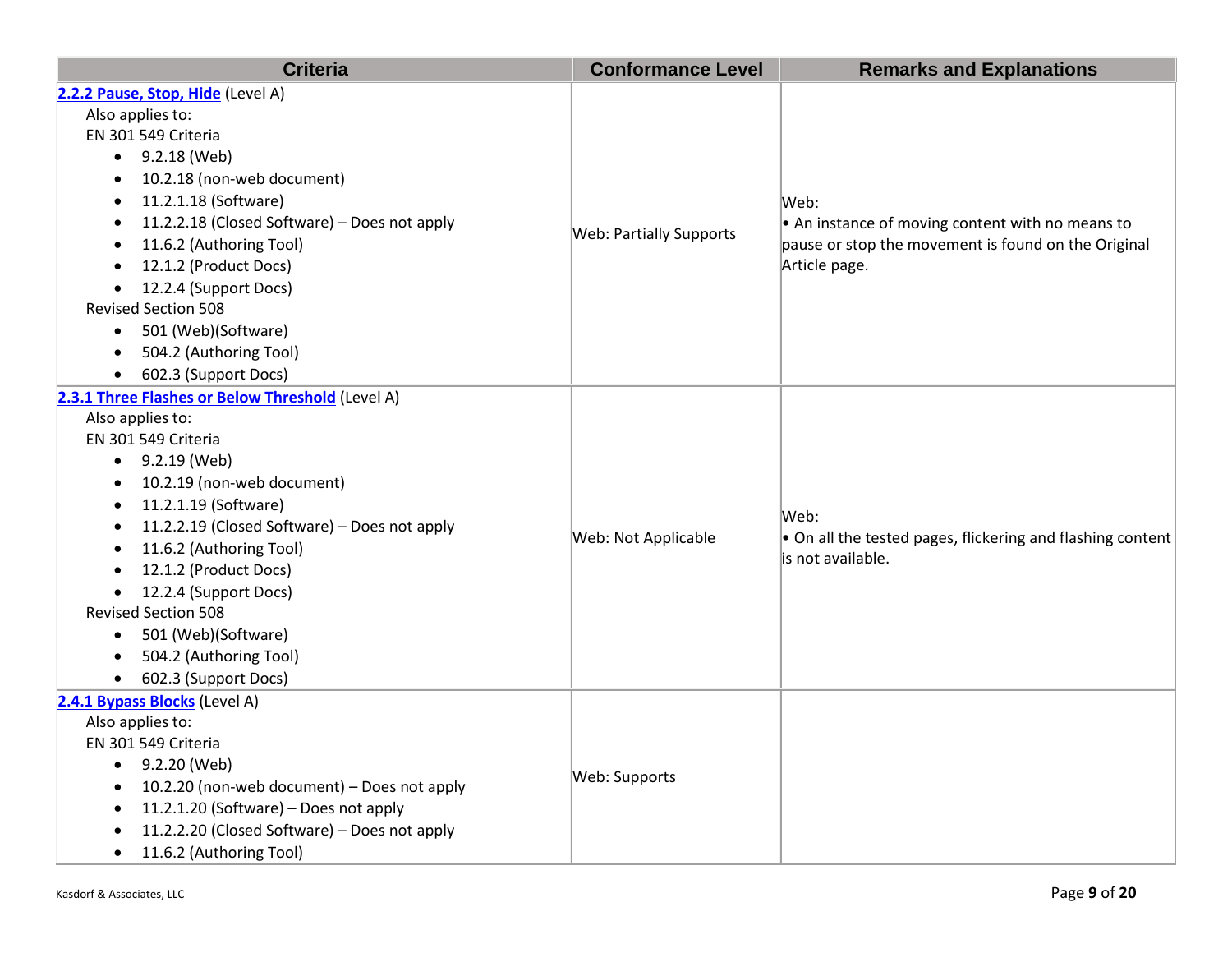| <b>Criteria</b>                                               | <b>Conformance Level</b>       | <b>Remarks and Explanations</b>                                    |
|---------------------------------------------------------------|--------------------------------|--------------------------------------------------------------------|
| 12.1.2 (Product Docs)<br>$\bullet$                            |                                |                                                                    |
| 12.2.4 (Support Docs)<br>$\bullet$                            |                                |                                                                    |
| <b>Revised Section 508</b>                                    |                                |                                                                    |
| • 501 (Web)(Software) – Does not apply to non-web software    |                                |                                                                    |
| 504.2 (Authoring Tool)<br>$\bullet$                           |                                |                                                                    |
| 602.3 (Support Docs) - Does not apply to non-web docs         |                                |                                                                    |
| 2.4.2 Page Titled (Level A)                                   |                                |                                                                    |
| Also applies to:                                              |                                |                                                                    |
| EN 301 549 Criteria                                           |                                |                                                                    |
| $\bullet$ 9.2.21 (Web)                                        |                                |                                                                    |
| 10.2.21 (non-web document)<br>$\bullet$                       |                                |                                                                    |
| 11.2.1.21 (Software) - Does not apply<br>$\bullet$            |                                |                                                                    |
| 11.2.2.21 (Closed Software) - Does not apply<br>$\bullet$     | Web: Supports                  |                                                                    |
| 11.6.2 (Authoring Tool)<br>$\bullet$                          |                                |                                                                    |
| 12.1.2 (Product Docs)<br>$\bullet$                            |                                |                                                                    |
| 12.2.4 (Support Docs)<br>$\bullet$                            |                                |                                                                    |
| <b>Revised Section 508</b>                                    |                                |                                                                    |
| • 501 (Web)(Software)                                         |                                |                                                                    |
| 504.2 (Authoring Tool)<br>$\bullet$                           |                                |                                                                    |
| 602.3 (Support Docs)                                          |                                |                                                                    |
| 2.4.3 Focus Order (Level A)                                   |                                |                                                                    |
| Also applies to:                                              |                                |                                                                    |
| EN 301 549 Criteria                                           |                                |                                                                    |
| $-9.2.22$ (Web)                                               |                                |                                                                    |
| 10.2.22 (non-web document)<br>$\bullet$                       |                                |                                                                    |
| 11.2.1.22 (Software)<br>$\bullet$                             |                                |                                                                    |
| 11.2.2.22 (Closed Software) - Does not apply<br>٠             | Web: Supports                  |                                                                    |
| 11.6.2 (Authoring Tool)<br>$\bullet$<br>12.1.2 (Product Docs) |                                |                                                                    |
| $\bullet$<br>12.2.4 (Support Docs)                            |                                |                                                                    |
| $\bullet$<br><b>Revised Section 508</b>                       |                                |                                                                    |
| 501 (Web)(Software)<br>$\bullet$                              |                                |                                                                    |
| 504.2 (Authoring Tool)<br>$\bullet$                           |                                |                                                                    |
| 602.3 (Support Docs)<br>$\bullet$                             |                                |                                                                    |
| 2.4.4 Link Purpose (In Context) (Level A)                     |                                | Web:                                                               |
| Also applies to:                                              | <b>Web: Partially Supports</b> | $\bullet$ Identical and non - descriptive link text, such as "Free |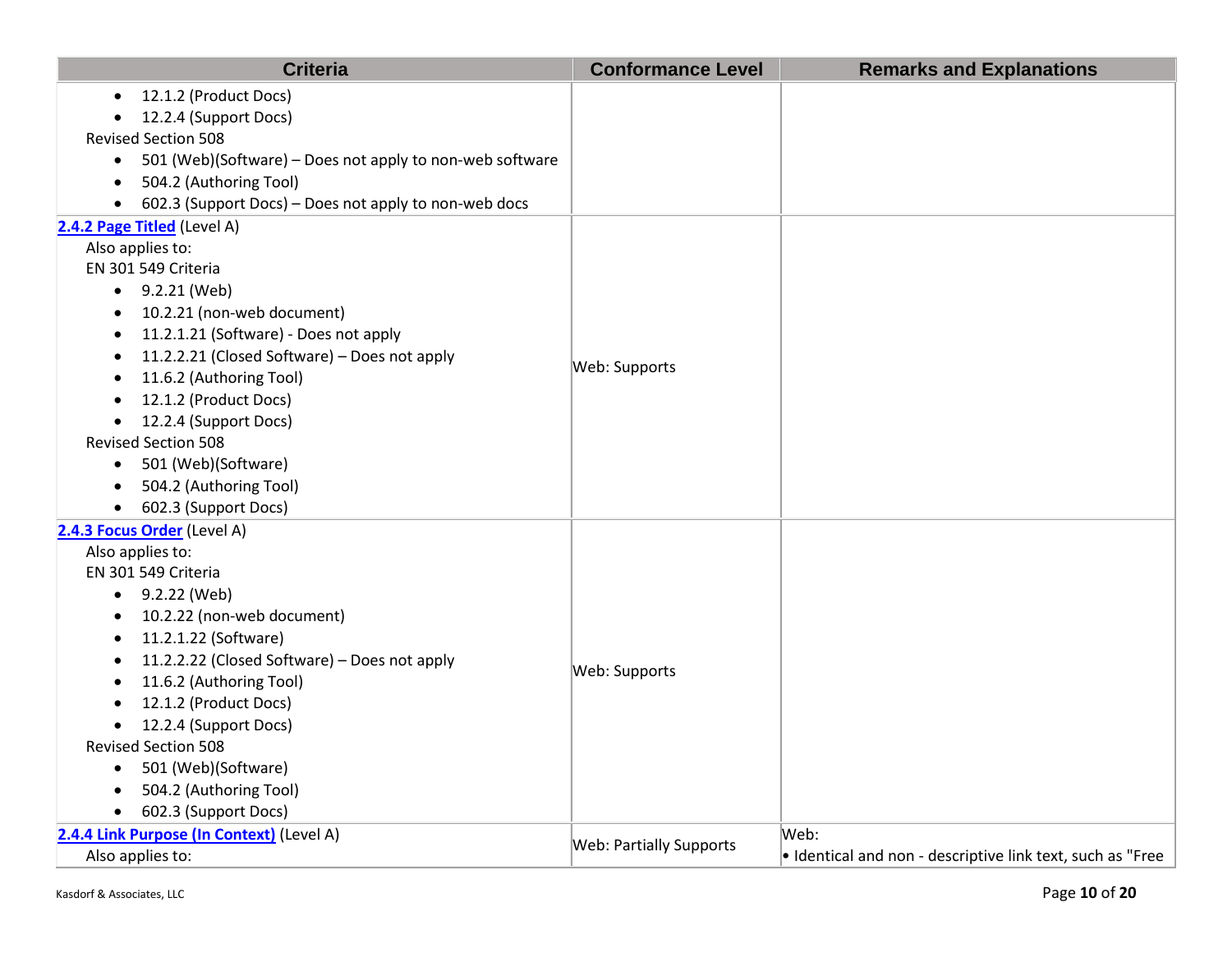| <b>Criteria</b>                                           | <b>Conformance Level</b> | <b>Remarks and Explanations</b>                         |
|-----------------------------------------------------------|--------------------------|---------------------------------------------------------|
| EN 301 549 Criteria                                       |                          | full text," "View full size," "1," etc. are used for    |
| $\bullet$ 9.2.23 (Web)                                    |                          | displaying links in the main content area of the        |
| 10.2.23 (non-web document)<br>$\bullet$                   |                          | Specialties > Cardiology, Multimedia, Original Article, |
| 11.2.1.23 (Software)<br>$\bullet$                         |                          | etc. pages.                                             |
| 11.2.2.23 (Closed Software) - Does not apply<br>$\bullet$ |                          |                                                         |
| 11.6.2 (Authoring Tool)<br>$\bullet$                      |                          |                                                         |
| 12.1.2 (Product Docs)<br>$\bullet$                        |                          |                                                         |
| • 12.2.4 (Support Docs)                                   |                          |                                                         |
| <b>Revised Section 508</b>                                |                          |                                                         |
| • 501 (Web)(Software)                                     |                          |                                                         |
| 504.2 (Authoring Tool)<br>$\bullet$                       |                          |                                                         |
| • 602.3 (Support Docs)                                    |                          |                                                         |
| 3.1.1 Language of Page (Level A)                          |                          |                                                         |
| Also applies to:                                          |                          |                                                         |
| EN 301 549 Criteria                                       |                          |                                                         |
| $-9.2.27$ (Web)                                           |                          |                                                         |
| 10.2.27 (non-web document)<br>$\bullet$                   |                          |                                                         |
| 11.2.1.27 (Software)<br>$\bullet$                         |                          |                                                         |
| 11.2.2.27 (Closed Software)<br>$\bullet$                  | Web: Supports            |                                                         |
| 11.6.2 (Authoring Tool)<br>$\bullet$                      |                          |                                                         |
| 12.1.2 (Product Docs)<br>$\bullet$                        |                          |                                                         |
| 12.2.4 (Support Docs)<br>$\bullet$                        |                          |                                                         |
| <b>Revised Section 508</b>                                |                          |                                                         |
| • 501 (Web)(Software)                                     |                          |                                                         |
| 504.2 (Authoring Tool)<br>$\bullet$                       |                          |                                                         |
| • 602.3 (Support Docs)                                    |                          |                                                         |
| 3.2.1 On Focus (Level A)                                  |                          |                                                         |
| Also applies to:                                          |                          |                                                         |
| EN 301 549 Criteria                                       |                          |                                                         |
| $\bullet$ 9.2.29 (Web)                                    |                          |                                                         |
| 10.2.29 (non-web document)<br>$\bullet$                   | Web: Supports            |                                                         |
| 11.2.1.29 (Software)<br>$\bullet$                         |                          |                                                         |
| 11.2.2.29 (Closed Software) - Does not apply<br>$\bullet$ |                          |                                                         |
| 11.6.2 (Authoring Tool)<br>$\bullet$                      |                          |                                                         |
| 12.1.2 (Product Docs)                                     |                          |                                                         |
| 12.2.4 (Support Docs)<br>$\bullet$                        |                          |                                                         |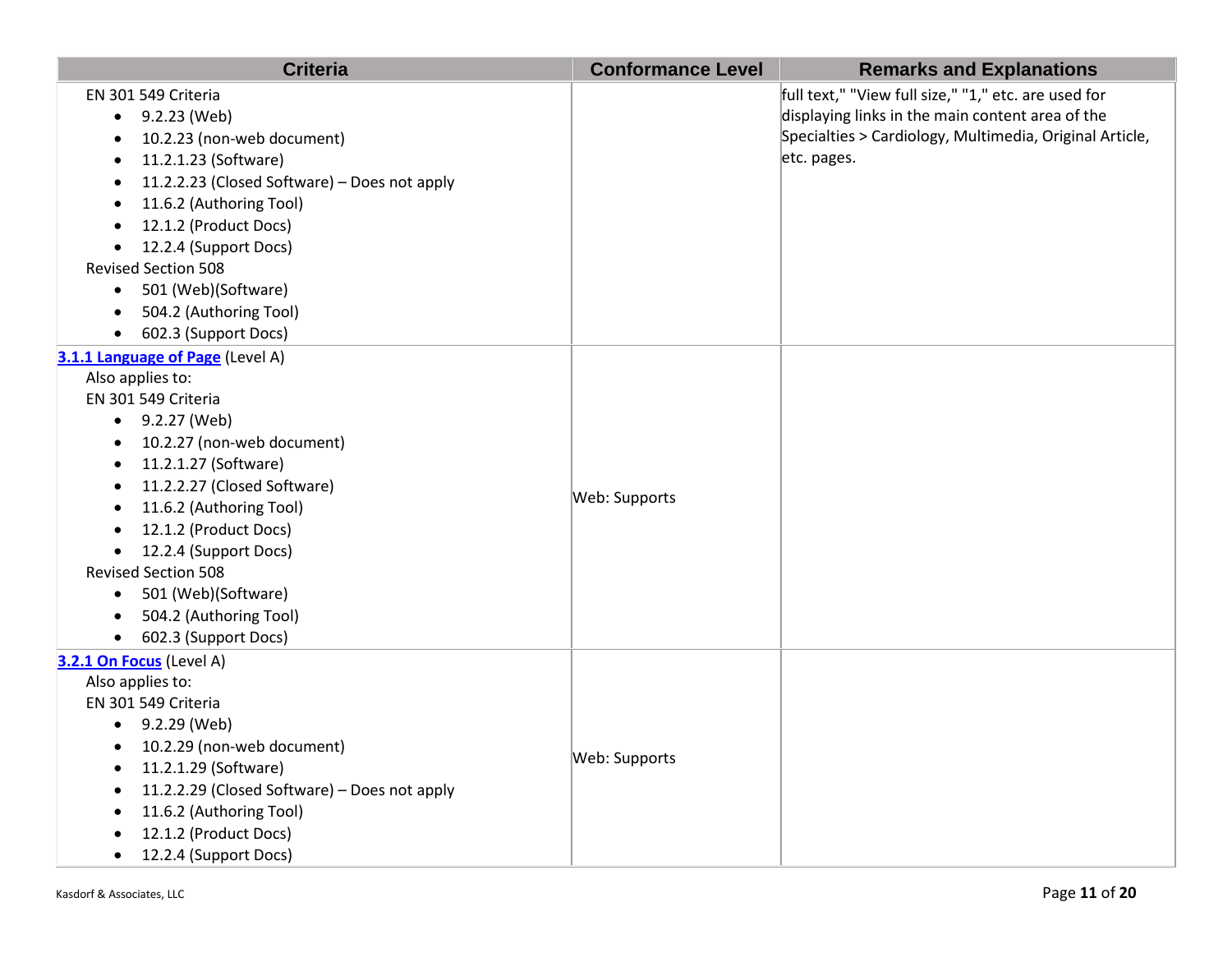| <b>Criteria</b>                                      | <b>Conformance Level</b>       | <b>Remarks and Explanations</b>                                                                     |
|------------------------------------------------------|--------------------------------|-----------------------------------------------------------------------------------------------------|
| <b>Revised Section 508</b>                           |                                |                                                                                                     |
| 501 (Web)(Software)<br>$\bullet$                     |                                |                                                                                                     |
| 504.2 (Authoring Tool)<br>$\bullet$                  |                                |                                                                                                     |
| 602.3 (Support Docs)<br>$\bullet$                    |                                |                                                                                                     |
| 3.2.2 On Input (Level A)                             |                                |                                                                                                     |
| Also applies to:                                     |                                |                                                                                                     |
| EN 301 549 Criteria                                  |                                |                                                                                                     |
| $\bullet$ 9.2.30 (Web)                               |                                |                                                                                                     |
| 10.2.30 (non-web document)<br>$\bullet$              |                                |                                                                                                     |
| 11.2.1.30 (Software)<br>$\bullet$                    |                                |                                                                                                     |
| 11.2.2.30 (Closed Software) - Does not apply         | Web: Supports                  |                                                                                                     |
| 11.6.2 (Authoring Tool)                              |                                |                                                                                                     |
| 12.1.2 (Product Docs)<br>$\bullet$                   |                                |                                                                                                     |
| • 12.2.4 (Support Docs)                              |                                |                                                                                                     |
| <b>Revised Section 508</b>                           |                                |                                                                                                     |
| • 501 (Web)(Software)                                |                                |                                                                                                     |
| 504.2 (Authoring Tool)<br>$\bullet$                  |                                |                                                                                                     |
| 602.3 (Support Docs)<br>$\bullet$                    |                                |                                                                                                     |
| 3.3.1 Error Identification (Level A)                 |                                |                                                                                                     |
| Also applies to:                                     |                                |                                                                                                     |
| EN 301 549 Criteria                                  |                                |                                                                                                     |
| $\bullet$ 9.2.33 (Web)<br>10.2.33 (non-web document) |                                |                                                                                                     |
| $\bullet$<br>11.2.1.33 (Software)<br>$\bullet$       |                                | Web:                                                                                                |
| 11.2.2.33 (Closed Software)                          |                                | • Error messages are not provided for the<br>Advertisement form. However, color is used to indicate |
| 11.6.2 (Authoring Tool)                              | Web: Supports                  | error for the search field across all the tested pages.                                             |
| 12.1.2 (Product Docs)                                |                                | Users will generally not submit an empty Search form so                                             |
| 12.2.4 (Support Docs)<br>$\bullet$                   |                                | this success criteria has been marked as "Supports."                                                |
| <b>Revised Section 508</b>                           |                                |                                                                                                     |
| 501 (Web)(Software)<br>$\bullet$                     |                                |                                                                                                     |
| 504.2 (Authoring Tool)<br>$\bullet$                  |                                |                                                                                                     |
| 602.3 (Support Docs)<br>$\bullet$                    |                                |                                                                                                     |
| 3.3.2 Labels or Instructions (Level A)               |                                | Web:                                                                                                |
| Also applies to:                                     |                                | • A few instances of missing labels for form controls are                                           |
| EN 301 549 Criteria                                  | <b>Web: Partially Supports</b> | found on Specialties > Cardiology, Multimedia and                                                   |
| 9.2.34 (Web)<br>$\bullet$                            |                                | Multimedia > Health Policy, etc. pages.                                                             |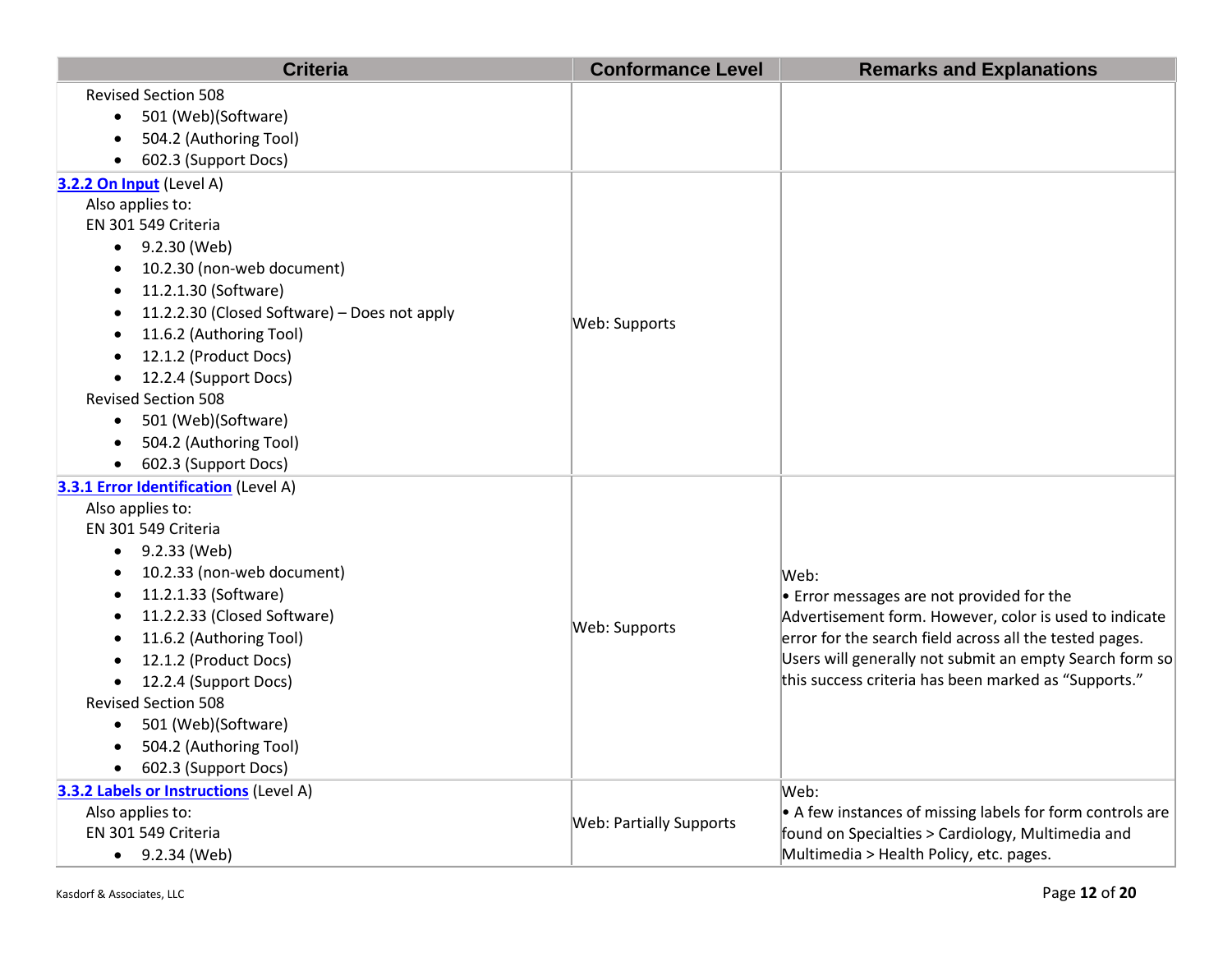| <b>Criteria</b>                                                                                                                                                                                                                                                                                                                                                                                                                                              | <b>Conformance Level</b> | <b>Remarks and Explanations</b>                                                                                                                                                                                                                                                                                                                                                                                                |
|--------------------------------------------------------------------------------------------------------------------------------------------------------------------------------------------------------------------------------------------------------------------------------------------------------------------------------------------------------------------------------------------------------------------------------------------------------------|--------------------------|--------------------------------------------------------------------------------------------------------------------------------------------------------------------------------------------------------------------------------------------------------------------------------------------------------------------------------------------------------------------------------------------------------------------------------|
| 10.2.34 (non-web document)<br>$\bullet$<br>11.2.1.34 (Software)<br>11.2.2.34 (Closed Software) - Does not apply<br>11.6.2 (Authoring Tool)<br>12.1.2 (Product Docs)<br>12.2.4 (Support Docs)<br><b>Revised Section 508</b><br>501 (Web)(Software)<br>$\bullet$<br>504.2 (Authoring Tool)<br>602.3 (Support Docs)                                                                                                                                             |                          |                                                                                                                                                                                                                                                                                                                                                                                                                                |
| 4.1.1 Parsing (Level A)<br>Also applies to:<br>EN 301 549 Criteria<br>$\bullet$ 9.2.37 (Web)<br>10.2.37 (non-web document)<br>$\bullet$<br>11.2.1.37 (Software)<br>٠<br>11.2.2.37 (Closed Software) - Does not apply<br>$\bullet$<br>11.6.2 (Authoring Tool)<br>$\bullet$<br>12.1.2 (Product Docs)<br>12.2.4 (Support Docs)<br><b>Revised Section 508</b><br>501 (Web)(Software)<br>$\bullet$<br>504.2 (Authoring Tool)<br>$\bullet$<br>602.3 (Support Docs) | Web: Does Not Support    | Web:<br>. Instances of missing start tags or end tags and<br>duplicate IDs as well as incorrect nesting for HTML<br>elements are found on most of the tested pages.                                                                                                                                                                                                                                                            |
| 4.1.2 Name, Role, Value (Level A)<br>Also applies to:<br>EN 301 549 Criteria<br>9.2.38 (Web)<br>$\bullet$<br>10.2.38 (non-web document)<br>٠<br>11.2.1.38 (Software)<br>٠<br>11.2.2.38 (Closed Software) - Does not apply<br>$\bullet$<br>11.6.2 (Authoring Tool)<br>$\bullet$<br>12.1.2 (Product Docs)<br>12.2.4 (Support Docs)<br><b>Revised Section 508</b><br>501 (Web)(Software)<br>$\bullet$                                                           | Web: Does Not Support    | Web:<br>• A few instances of ARIA attributes defined<br>inappropriately for the submenu links are found across<br>different tested pages.<br>• An instance of state not defined for "Previous" link<br>was found on Specialties > Cardiology, Multimedia and<br>Multimedia > Health Policy pages.<br>• A few instances of missing titles for iframes used to<br>display page content are found across all the tested<br>pages. |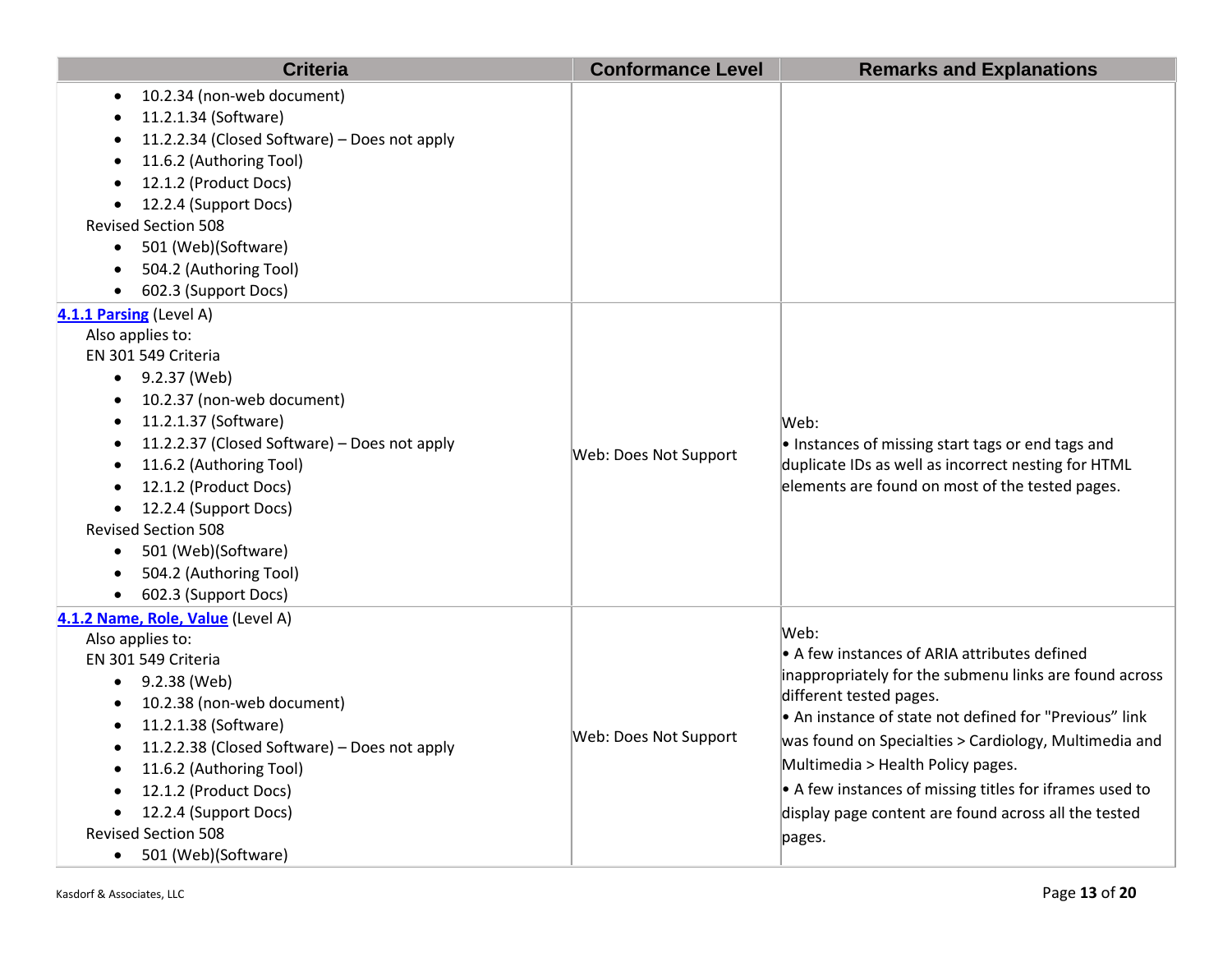| <b>Criteria</b>        | <b>Conformance Level</b> | <b>Remarks and Explanations</b>                                 |
|------------------------|--------------------------|-----------------------------------------------------------------|
| 504.2 (Authoring Tool) |                          | $\bullet$ A few interactive elements such as "Close" and "YES I |
| 602.3 (Support Docs)   |                          | WOULD" and "NO THANKS" do not have their role                   |
|                        |                          | defined.                                                        |
|                        |                          | . In a few instances, the element's role and state are          |
|                        |                          | not defined for the "Follow Us," "Audio Summary," etc.          |
|                        |                          | buttons across the tested pages.                                |
|                        |                          | • A few instances of unclear functionality for links and        |
|                        |                          | carousel were found across all the tested pages.                |
|                        |                          | . Invisible content is read out for screen reader users,        |
|                        |                          | such as content "NEJM Group", "Prepare to become a              |
|                        |                          | physician, build your knowledge, lead a health care             |
|                        |                          | organization," when the "NEJM Group" interactive                |
|                        |                          | element is in collapse state on all the tested pages.           |
|                        |                          | • A few instances of unclear functionality for                  |
|                        |                          | expand/collapse buttons are found on Specialties >              |
|                        |                          | Cardiology, Multimedia > Health Policy, Original Article        |
|                        |                          | pages.                                                          |
|                        |                          | $\bullet$ A few instances of functionality not accessible for   |
|                        |                          | screen reader users, such as "Follow Us," "Newest," etc.        |
|                        |                          | across all the tested pages.                                    |
|                        |                          | • An instance of dynamically updating content, such as a        |
|                        |                          | list of search suggestions that get updated when users          |
|                        |                          | type any search keyword is found across the tested              |
|                        |                          | pages.                                                          |
|                        |                          | • A few instances of role defined inappropriately were          |
|                        |                          | found on Specialties > Cardiology, Multimedia and               |
|                        |                          | Multimedia > Health Policy pages.                               |
|                        |                          | • An instance of inaccessible lightbox used to display          |
|                        |                          | Menu content for screen reader users is found on                |
|                        |                          | Original Article page.                                          |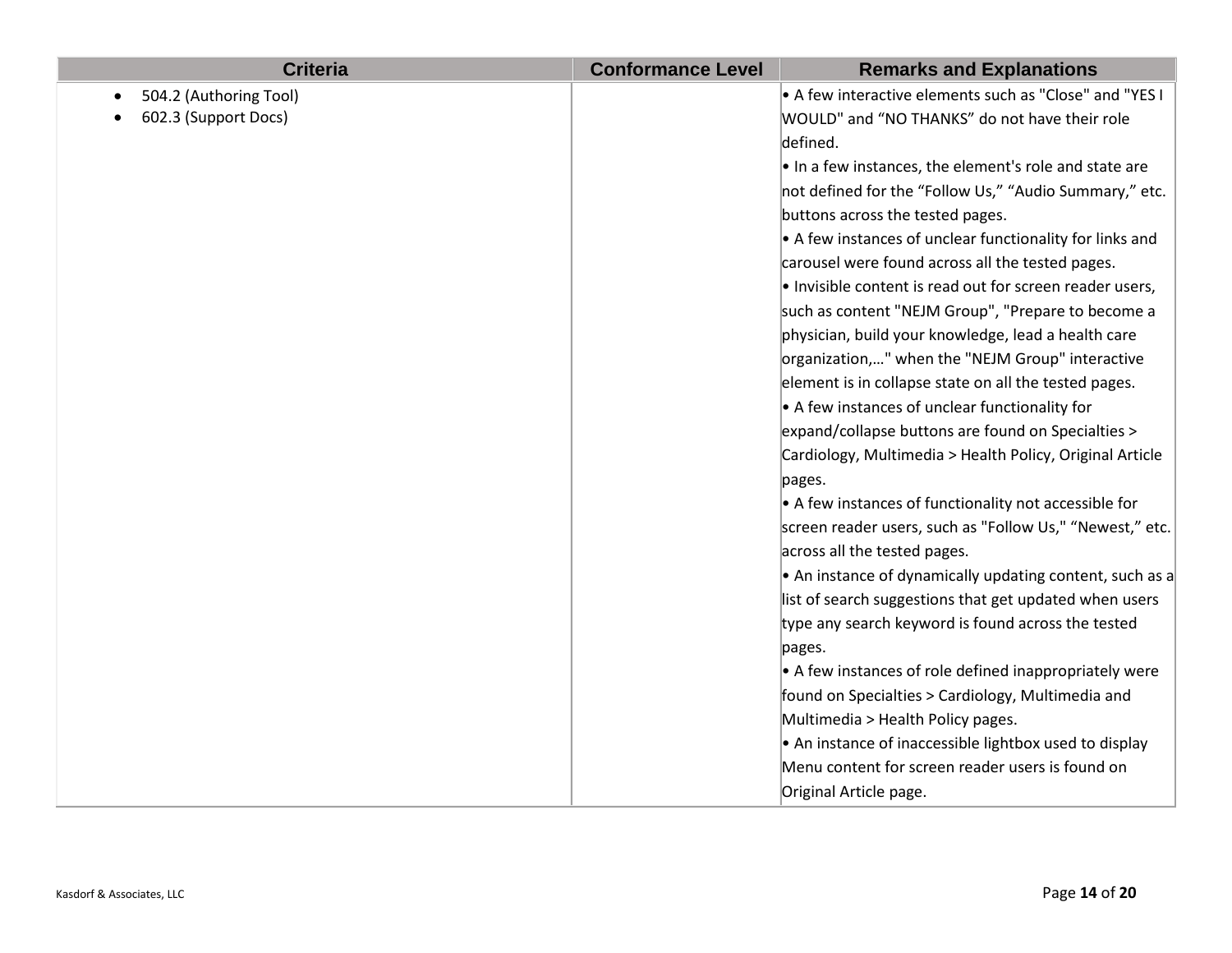#### **Table 2: Success Criteria, Level AA**

Notes: Applicable for Home page, Specialties, Specialties > Cardiology, Multimedia, Multimedia > Health Policy, Current Issue Page and Original Article Page.

| <b>Criteria</b>                                  | <b>Conformance Level</b>       | <b>Remarks and Explanations</b>                                                                                                               |
|--------------------------------------------------|--------------------------------|-----------------------------------------------------------------------------------------------------------------------------------------------|
| 1.2.4 Captions (Live) (Level AA)                 |                                |                                                                                                                                               |
| Also applies to:                                 |                                | Web: Live multimedia content is not present on the<br>tested pages.                                                                           |
| EN 301 549 Criteria                              |                                |                                                                                                                                               |
| 9.2.5 (Web)<br>$\bullet$                         |                                |                                                                                                                                               |
| 10.2.5 (non-web document)                        |                                |                                                                                                                                               |
| 11.2.1.5 (Software)                              |                                |                                                                                                                                               |
| 11.2.2.5 (Closed Software) - Does not apply      | Web: Not Applicable            |                                                                                                                                               |
| 11.6.2 (Authoring Tool)                          |                                |                                                                                                                                               |
| 12.1.2 (Product Docs)                            |                                |                                                                                                                                               |
| 12.2.4 (Support Docs)<br>$\bullet$               |                                |                                                                                                                                               |
| <b>Revised Section 508</b>                       |                                |                                                                                                                                               |
| 501 (Web)(Software)<br>$\bullet$                 |                                |                                                                                                                                               |
| 504.2 (Authoring Tool)                           |                                |                                                                                                                                               |
| 602.3 (Support Docs)                             |                                |                                                                                                                                               |
| 1.2.5 Audio Description (Prerecorded) (Level AA) |                                | Web: Prerecorded multimedia content is not present on<br>the tested pages.                                                                    |
| Also applies to:                                 |                                |                                                                                                                                               |
| EN 301 549 Criteria                              |                                |                                                                                                                                               |
| 9.2.6 (Web)                                      |                                |                                                                                                                                               |
| 10.2.6 (non-web document)                        |                                |                                                                                                                                               |
| 11.2.1.6 (Software)                              |                                |                                                                                                                                               |
| 11.2.2.6 (Closed Software) - Does not apply      | Web: Not Applicable            |                                                                                                                                               |
| 11.6.2 (Authoring Tool)                          |                                |                                                                                                                                               |
| 12.1.2 (Product Docs)                            |                                |                                                                                                                                               |
| 12.2.4 (Support Docs)                            |                                |                                                                                                                                               |
| <b>Revised Section 508</b>                       |                                |                                                                                                                                               |
| 501 (Web)(Software)<br>$\bullet$                 |                                |                                                                                                                                               |
| 504.2 (Authoring Tool)                           |                                |                                                                                                                                               |
| 602.3 (Support Docs)                             |                                |                                                                                                                                               |
| 1.4.3 Contrast (Minimum) (Level AA)              |                                | Web:<br>• Some background/foreground color combinations<br>with an insufficient contrast ratio for text are found<br>across the tested pages. |
| Also applies to:                                 |                                |                                                                                                                                               |
| EN 301 549 Criteria                              | <b>Web: Partially Supports</b> |                                                                                                                                               |
| 9.2.12 (Web)<br>$\bullet$                        |                                |                                                                                                                                               |
| 10.2.12 (non-web document)                       |                                |                                                                                                                                               |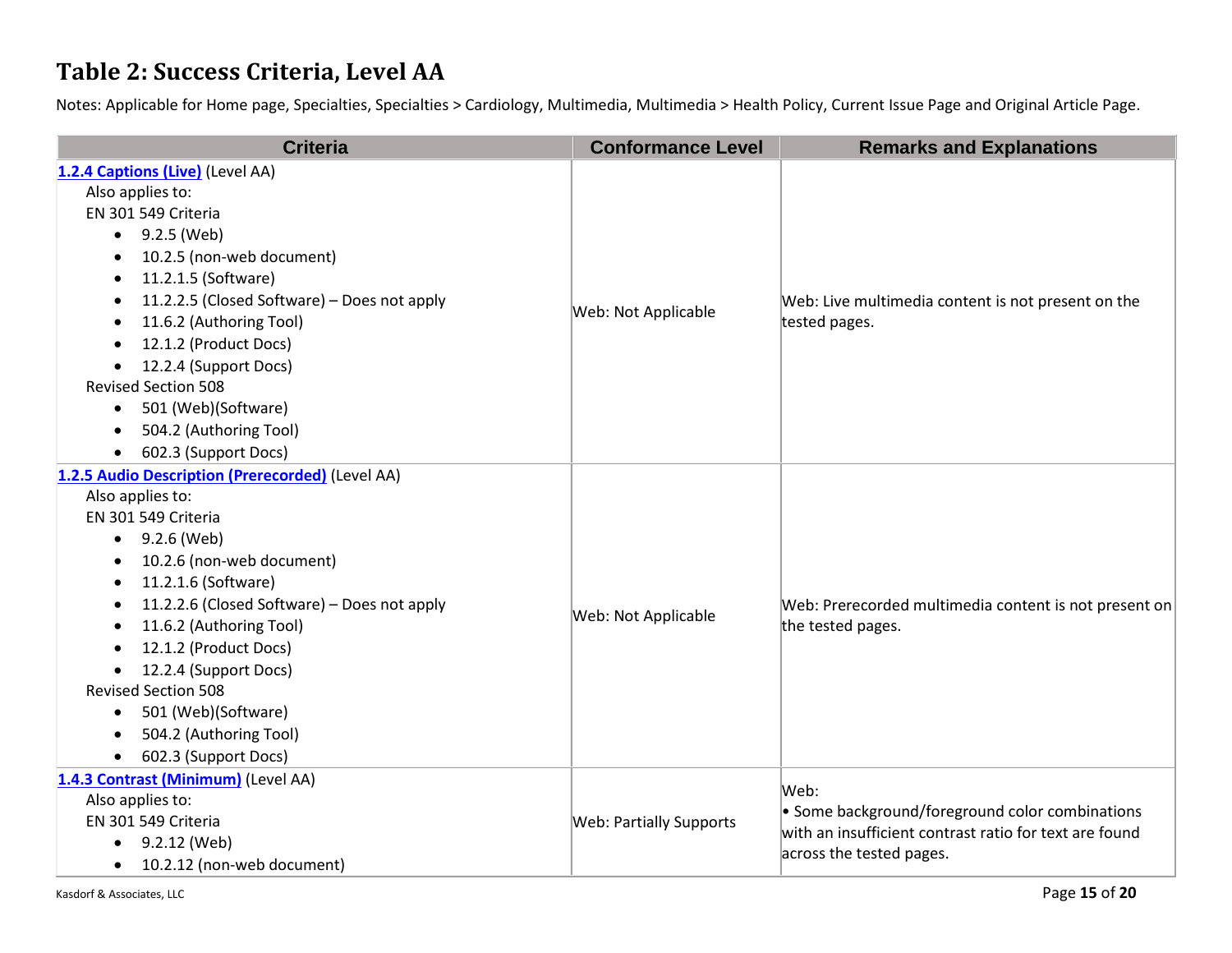| <b>Criteria</b>                                           | <b>Conformance Level</b>       | <b>Remarks and Explanations</b>                                                                                            |
|-----------------------------------------------------------|--------------------------------|----------------------------------------------------------------------------------------------------------------------------|
| 11.2.1.12 (Software)<br>$\bullet$                         |                                |                                                                                                                            |
| 11.2.2.12 (Closed Software) - Does not apply<br>$\bullet$ |                                |                                                                                                                            |
| 11.6.2 (Authoring Tool)                                   |                                |                                                                                                                            |
| 12.1.2 (Product Docs)<br>$\bullet$                        |                                |                                                                                                                            |
| • 12.2.4 (Support Docs)                                   |                                |                                                                                                                            |
| <b>Revised Section 508</b>                                |                                |                                                                                                                            |
| • 501 (Web)(Software)                                     |                                |                                                                                                                            |
| 504.2 (Authoring Tool)<br>$\bullet$                       |                                |                                                                                                                            |
| • 602.3 (Support Docs)                                    |                                |                                                                                                                            |
| 1.4.4 Resize text (Level AA)                              |                                |                                                                                                                            |
| Also applies to:                                          |                                |                                                                                                                            |
| EN 301 549 Criteria                                       |                                |                                                                                                                            |
| $\bullet$ 9.2.13 (Web)                                    |                                | Web:<br>• A few instances of page content not available with<br>browser's zoom turned on are found on the tested<br>pages. |
| 10.2.13 (non-web document)<br>$\bullet$                   |                                |                                                                                                                            |
| 11.2.1.13 (Software)<br>$\bullet$                         |                                |                                                                                                                            |
| 11.2.2.13 (Closed Software)                               | <b>Web: Partially Supports</b> |                                                                                                                            |
| 11.6.2 (Authoring Tool)                                   |                                |                                                                                                                            |
| 12.1.2 (Product Docs)                                     |                                |                                                                                                                            |
| • 12.2.4 (Support Docs)                                   |                                |                                                                                                                            |
| <b>Revised Section 508</b>                                |                                |                                                                                                                            |
| • 501 (Web)(Software)                                     |                                |                                                                                                                            |
| 504.2 (Authoring Tool)<br>$\bullet$                       |                                |                                                                                                                            |
| • 602.3 (Support Docs)                                    |                                |                                                                                                                            |
| 1.4.5 Images of Text (Level AA)                           |                                |                                                                                                                            |
| Also applies to:                                          |                                | Web:                                                                                                                       |
| EN 301 549 Criteria                                       |                                |                                                                                                                            |
| $\bullet$ 9.2.14 (Web)                                    |                                |                                                                                                                            |
| 10.2.14 (non-web document)<br>$\bullet$                   |                                |                                                                                                                            |
| 11.2.1.14 (Software)<br>$\bullet$                         |                                |                                                                                                                            |
| 11.2.2.14 (Closed Software) - Does not apply              | <b>Web: Partially Supports</b> | $\bullet$ A few instances of images of text were found across                                                              |
| 11.6.2 (Authoring Tool)                                   |                                | all the tested pages.                                                                                                      |
| 12.1.2 (Product Docs)                                     |                                |                                                                                                                            |
| 12.2.4 (Support Docs)                                     |                                |                                                                                                                            |
| <b>Revised Section 508</b>                                |                                |                                                                                                                            |
| 501 (Web)(Software)<br>$\bullet$                          |                                |                                                                                                                            |
| 504.2 (Authoring Tool)<br>$\bullet$                       |                                |                                                                                                                            |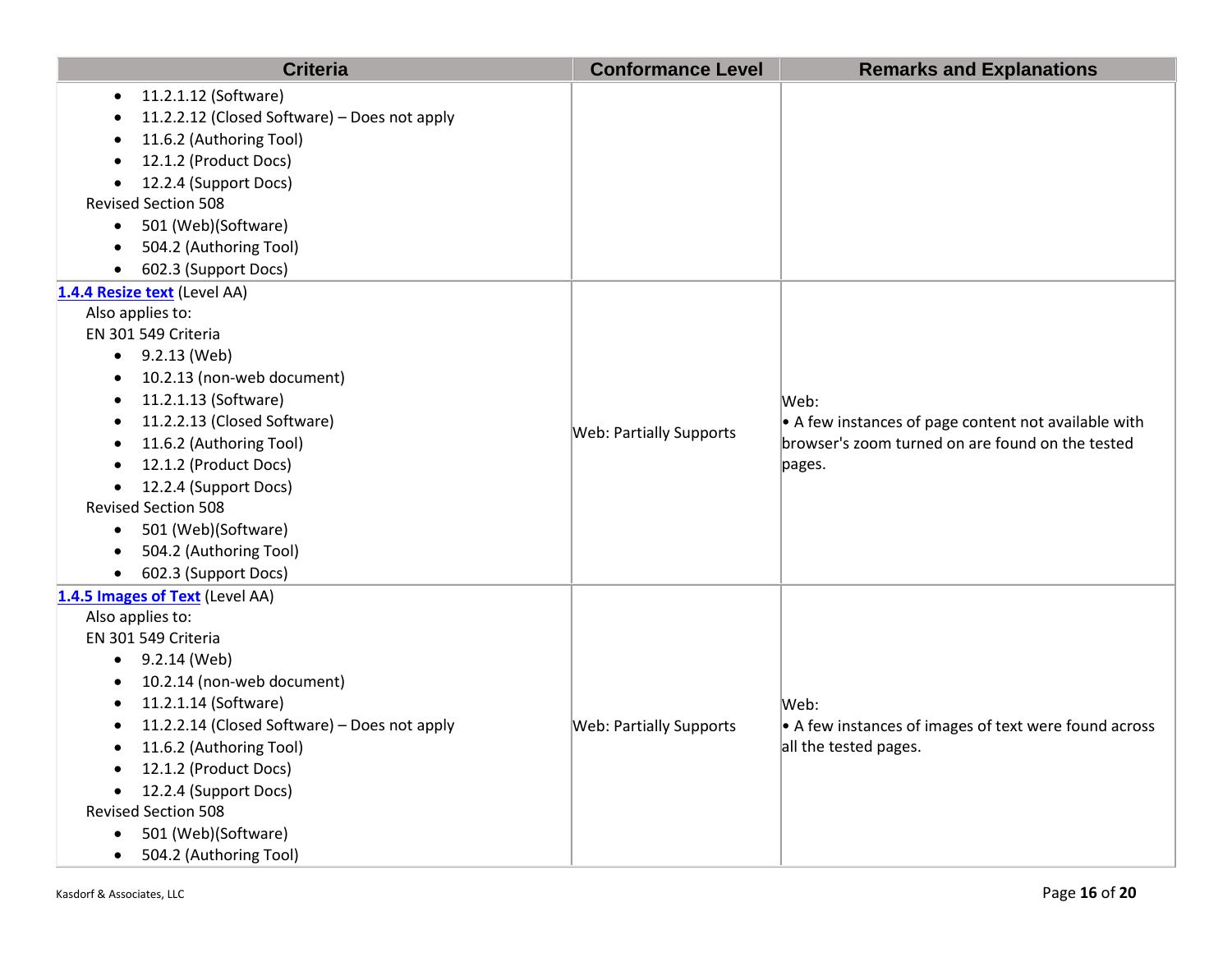| <b>Criteria</b>                                                                                                                                                                                                                                                                                                                                                                                                                                                                                                          | <b>Conformance Level</b>       | <b>Remarks and Explanations</b>                                                                                                                                                                                                                                                                                   |
|--------------------------------------------------------------------------------------------------------------------------------------------------------------------------------------------------------------------------------------------------------------------------------------------------------------------------------------------------------------------------------------------------------------------------------------------------------------------------------------------------------------------------|--------------------------------|-------------------------------------------------------------------------------------------------------------------------------------------------------------------------------------------------------------------------------------------------------------------------------------------------------------------|
| 602.3 (Support Docs)<br>$\bullet$                                                                                                                                                                                                                                                                                                                                                                                                                                                                                        |                                |                                                                                                                                                                                                                                                                                                                   |
| 2.4.5 Multiple Ways (Level AA)<br>Also applies to:<br>EN 301 549 Criteria<br>$-9.2.24$ (Web)<br>10.2.24 (non-web document) - Does not apply<br>11.2.1.24 (Software) - Does not apply<br>11.2.2.24 (Closed Software) - Does not apply<br>11.6.2 (Authoring Tool)<br>12.1.2 (Product Docs)<br>12.2.4 (Support Docs)<br>$\bullet$<br><b>Revised Section 508</b><br>501 (Web)(Software) – Does not apply to non-web software<br>$\bullet$<br>504.2 (Authoring Tool)<br>602.3 (Support Docs) - Does not apply to non-web docs | Web: Supports                  |                                                                                                                                                                                                                                                                                                                   |
| 2.4.6 Headings and Labels (Level AA)<br>Also applies to:<br>EN 301 549 Criteria<br>$-9.2.25$ (Web)<br>10.2.25 (non-web document)<br>11.2.1.25 (Software)<br>11.2.2.25 (Closed Software) - Does not apply<br>11.6.2 (Authoring Tool)<br>12.1.2 (Product Docs)<br>12.2.4 (Support Docs)<br><b>Revised Section 508</b><br>501 (Web)(Software)<br>$\bullet$<br>504.2 (Authoring Tool)<br>$\bullet$<br>602.3 (Support Docs)                                                                                                   | <b>Web: Partially Supports</b> | Web:<br>• A few instances of identical and non-descriptive label<br>"2 References" are specified for buttons on the Original<br>Article page.                                                                                                                                                                     |
| 2.4.7 Focus Visible (Level AA)<br>Also applies to:<br>EN 301 549 Criteria<br>9.2.26 (Web)<br>$\bullet$<br>10.2.26 (non-web document)<br>11.2.1.26 (Software)<br>11.2.2.26 (Closed Software) – Does not apply<br>$\bullet$                                                                                                                                                                                                                                                                                                | <b>Web: Partially Supports</b> | Web:<br>$\bullet$ A few instances of focus not visible for some of the<br>interactive elements such as the "NEJM Group" logo<br>image link were found across all the tested pages.<br>$\bullet$ A few instances of focus not clearly visible for a few<br>interactive elements such as radio buttons, image links |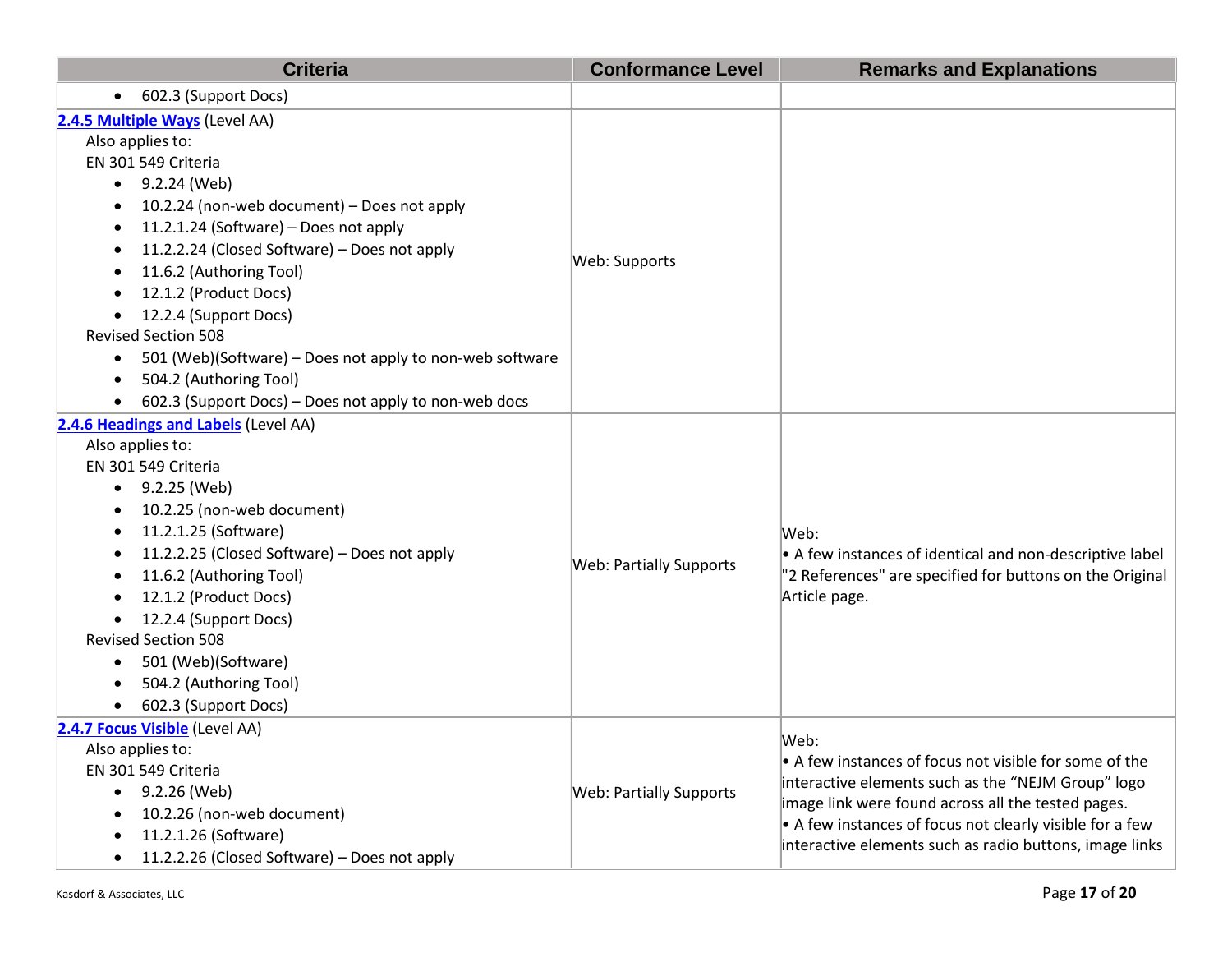| <b>Criteria</b>                                                                                                                                                                                                                                                                                                                                                                                                                                                                                                                                                                                                                                  | <b>Conformance Level</b>       | <b>Remarks and Explanations</b>                                                                                                               |
|--------------------------------------------------------------------------------------------------------------------------------------------------------------------------------------------------------------------------------------------------------------------------------------------------------------------------------------------------------------------------------------------------------------------------------------------------------------------------------------------------------------------------------------------------------------------------------------------------------------------------------------------------|--------------------------------|-----------------------------------------------------------------------------------------------------------------------------------------------|
| 11.6.2 (Authoring Tool)<br>$\bullet$<br>12.1.2 (Product Docs)<br>12.2.4 (Support Docs)<br><b>Revised Section 508</b><br>• 501 (Web)(Software)<br>504.2 (Authoring Tool)<br>602.3 (Support Docs)                                                                                                                                                                                                                                                                                                                                                                                                                                                  |                                | and buttons are found on Home Page, Specialties ><br>Cardiology, Multimedia, etc. pages.                                                      |
| 3.1.2 Language of Parts (Level AA)                                                                                                                                                                                                                                                                                                                                                                                                                                                                                                                                                                                                               |                                |                                                                                                                                               |
| Also applies to:<br>EN 301 549 Criteria<br>$-9.2.28$ (Web)<br>10.2.28 (non-web document)<br>$\bullet$<br>11.2.1.28 (Software) - Does not apply<br>$\bullet$<br>11.2.2.28 (Closed Software) - Does not apply<br>$\bullet$<br>11.6.2 (Authoring Tool)<br>12.1.2 (Product Docs)<br>12.2.4 (Support Docs)<br>$\bullet$<br><b>Revised Section 508</b><br>• 501 (Web)(Software)<br>504.2 (Authoring Tool)<br>602.3 (Support Docs)                                                                                                                                                                                                                      | <b>Web: Partially Supports</b> | Web:<br>• `Change of language is not defined programmatically<br>for 医学前沿 content presented in secondary language<br>across the tested pages. |
| <b>3.2.3 Consistent Navigation (Level AA)</b><br>Also applies to:<br>EN 301 549 Criteria<br>$-9.2.31$ (Web)<br>10.2.31 (non-web document) - Does not apply<br>$\bullet$<br>11.2.1.31 (Software) - Does not apply<br>$\bullet$<br>11.2.2.31 (Closed Software) - Does not apply<br>11.6.2 (Authoring Tool)<br>$\bullet$<br>12.1.2 (Product Docs)<br>12.2.4 (Support Docs)<br>$\bullet$<br><b>Revised Section 508</b><br>501 (Web)(Software) - Does not apply to non-web software<br>$\bullet$<br>504.2 (Authoring Tool)<br>$\bullet$<br>602.3 (Support Docs) - Does not apply to non-web docs<br><b>3.2.4 Consistent Identification (Level AA)</b> | Web: Supports<br>Web: Supports |                                                                                                                                               |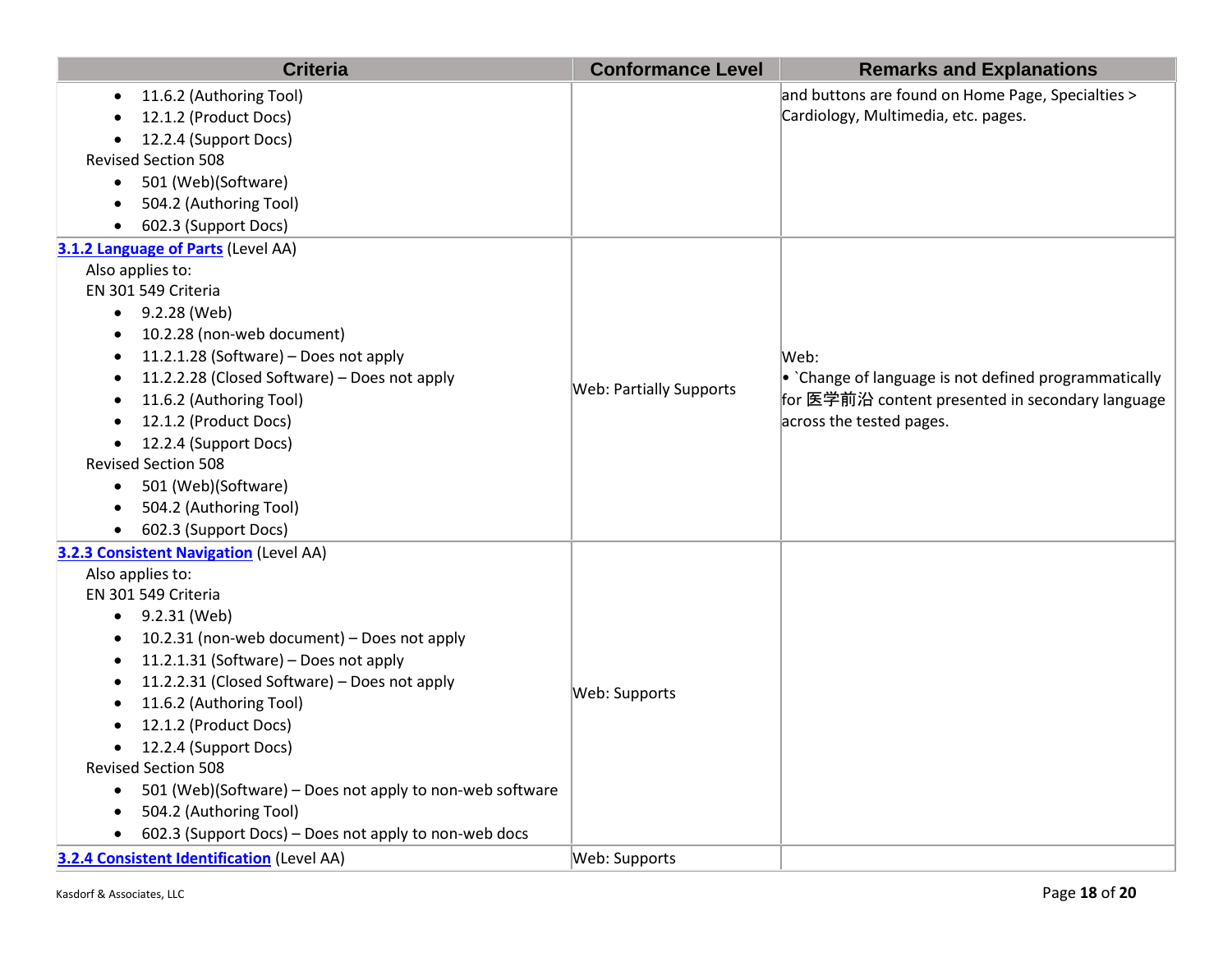| <b>Criteria</b>                                                       | <b>Conformance Level</b> | <b>Remarks and Explanations</b>                                      |
|-----------------------------------------------------------------------|--------------------------|----------------------------------------------------------------------|
| Also applies to:                                                      |                          |                                                                      |
| EN 301 549 Criteria                                                   |                          |                                                                      |
| $\bullet$ 9.2.32 (Web)                                                |                          |                                                                      |
| 10.2.32 (non-web document) - Does not apply<br>$\bullet$              |                          |                                                                      |
| 11.2.1.32 (Software) - Does not apply<br>$\bullet$                    |                          |                                                                      |
| 11.2.2.32 (Closed Software) - Does not apply<br>$\bullet$             |                          |                                                                      |
| 11.6.2 (Authoring Tool)                                               |                          |                                                                      |
| 12.1.2 (Product Docs)                                                 |                          |                                                                      |
| 12.2.4 (Support Docs)<br>$\bullet$                                    |                          |                                                                      |
| <b>Revised Section 508</b>                                            |                          |                                                                      |
| 501 (Web)(Software) - Does not apply to non-web software<br>$\bullet$ |                          |                                                                      |
| 504.2 (Authoring Tool)<br>$\bullet$                                   |                          |                                                                      |
| 602.3 (Support Docs) - Does not apply to non-web docs                 |                          |                                                                      |
| <b>3.3.3 Error Suggestion</b> (Level AA)                              |                          |                                                                      |
| Also applies to:                                                      |                          |                                                                      |
| EN 301 549 Criteria                                                   |                          |                                                                      |
| $\bullet$ 9.2.35 (Web)                                                |                          |                                                                      |
| 10.2.35 (non-web document)<br>$\bullet$                               |                          |                                                                      |
| 11.2.1.35 (Software)<br>$\bullet$                                     | Web: Not Applicable      | Web:<br>$\bullet$ Forms with validation messages were not present on |
| 11.2.2.35 (Closed Software) - Does not apply<br>$\bullet$             |                          |                                                                      |
| 11.6.2 (Authoring Tool)<br>$\bullet$                                  |                          | the pages tested.                                                    |
| 12.1.2 (Product Docs)                                                 |                          |                                                                      |
| • 12.2.4 (Support Docs)                                               |                          |                                                                      |
| <b>Revised Section 508</b>                                            |                          |                                                                      |
| • 501 (Web)(Software)                                                 |                          |                                                                      |
| 504.2 (Authoring Tool)<br>$\bullet$                                   |                          |                                                                      |
| 602.3 (Support Docs)                                                  |                          |                                                                      |
| 3.3.4 Error Prevention (Legal, Financial, Data) (Level AA)            |                          |                                                                      |
| Also applies to:                                                      |                          |                                                                      |
| EN 301 549 Criteria                                                   |                          | Web:<br>$\bullet$ Forms that include legal commitments, financial    |
| $-9.2.36$ (Web)                                                       |                          |                                                                      |
| 10.2.36 (non-web document)<br>$\bullet$                               | Web: Not Applicable      | transactions and user-controllable data are not present              |
| 11.2.1.36 (Software)<br>$\bullet$                                     |                          | on the pages tested.                                                 |
| 11.2.2.36 (Closed Software) - Does not apply                          |                          |                                                                      |
| 11.6.2 (Authoring Tool)                                               |                          |                                                                      |
| 12.1.2 (Product Docs)<br>$\bullet$                                    |                          |                                                                      |